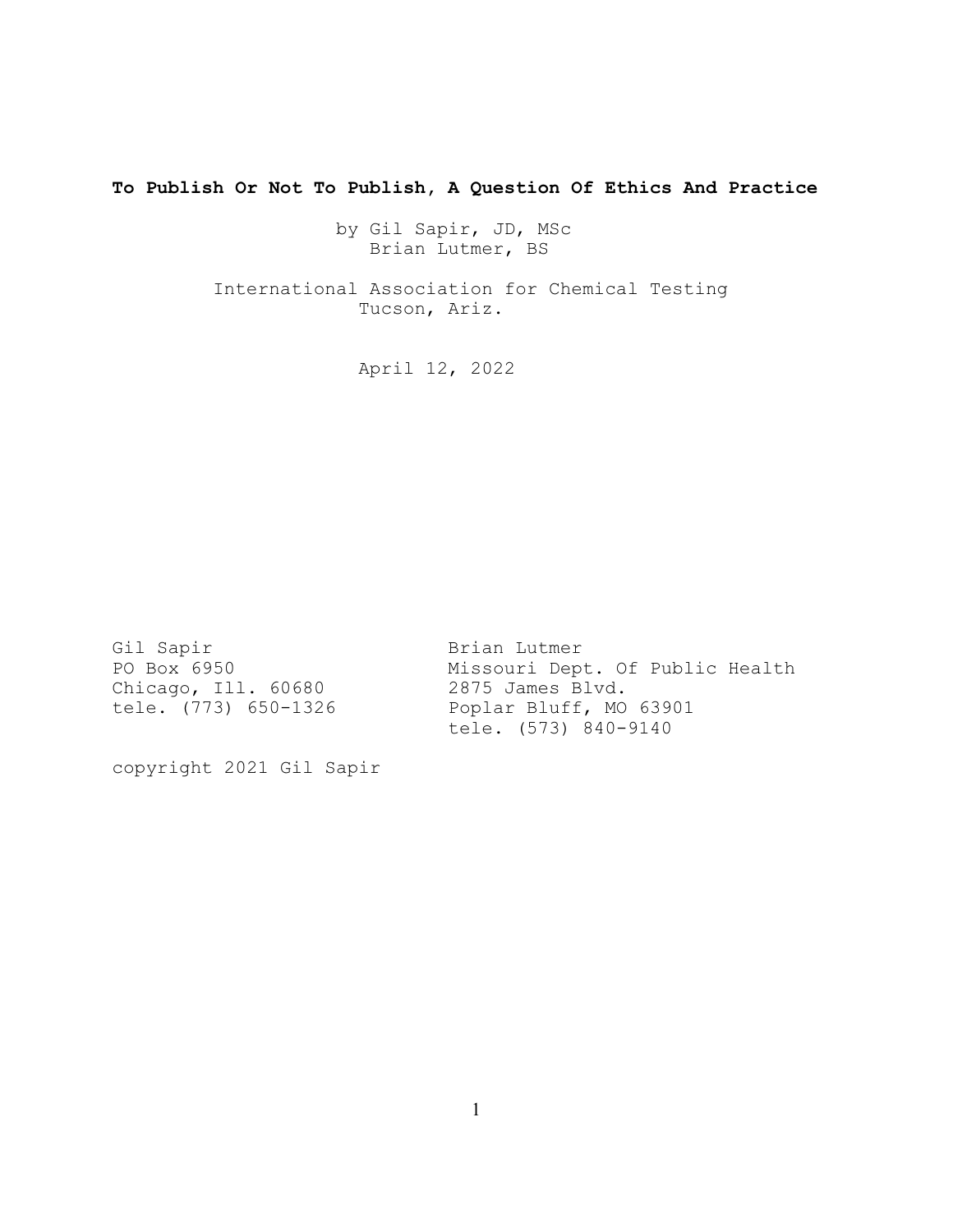# **Biographical Statement**

Gil Sapir is an attorney and forensic science consultant in Chicago, Illinios. He has published, lectured and testified on scientific evidence.

Brian Lutmer is the laboratory manager for the Missouri State Public Health Laboratory's Breath Alcohol Program located in Poplar Bluff, Missouri. He has published, lectured and testified on laboratory science, drugs and alcohol.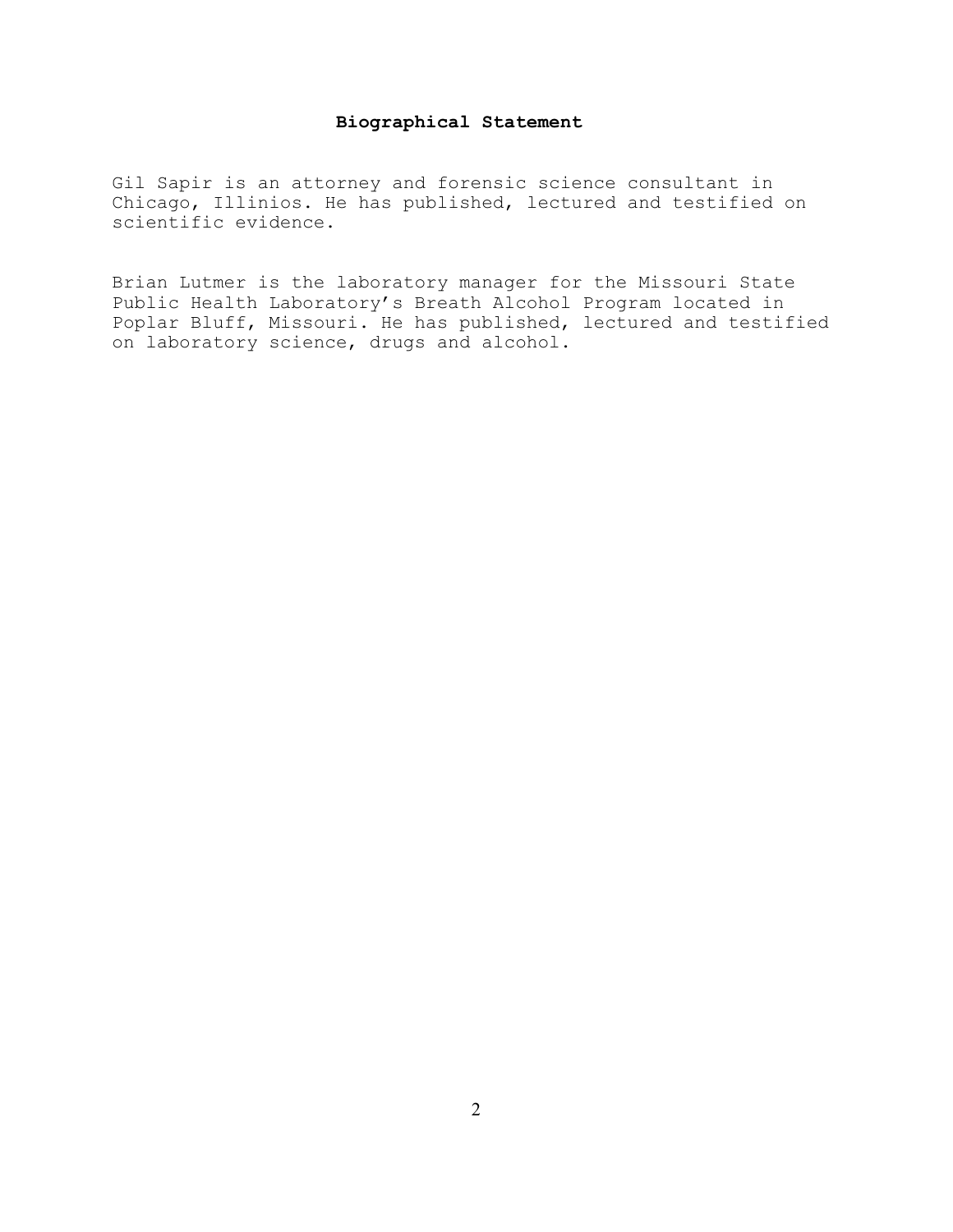## **Table Of Contents**

| Section                                         |  |  |                                                                          |  | Page |    |
|-------------------------------------------------|--|--|--------------------------------------------------------------------------|--|------|----|
| Abstract                                        |  |  | $\mathbf{r}$ , $\mathbf{r}$ , $\mathbf{r}$ , $\mathbf{r}$ , $\mathbf{r}$ |  |      | 5  |
| Why Write & Publish - Reasoning                 |  |  |                                                                          |  |      | 6  |
| Objective                                       |  |  |                                                                          |  |      | 6  |
| Mental Discipline                               |  |  | $\cdots$                                                                 |  |      | 7  |
| Author's Fear, Trepidation and Concern          |  |  |                                                                          |  |      | 7  |
| Relevant Audience                               |  |  |                                                                          |  |      | 8  |
| Publications - Types                            |  |  | $\sim$ $\sim$ $\sim$ $\sim$ $\sim$ $\sim$ $\sim$                         |  |      | 8  |
| Peer Review                                     |  |  |                                                                          |  |      | 9  |
| Non-peer Reviewed                               |  |  |                                                                          |  |      | 12 |
| Journal Selection                               |  |  |                                                                          |  |      | 12 |
| Publication Criteria                            |  |  | $\cdots$                                                                 |  |      | 14 |
| Experimental Design                             |  |  | $\cdots$                                                                 |  |      | 15 |
| Composition                                     |  |  |                                                                          |  |      | 15 |
| Publication Content - Basic Structure           |  |  |                                                                          |  |      | 16 |
| Writing & Composition                           |  |  |                                                                          |  |      | 21 |
| Manuscript Format                               |  |  |                                                                          |  |      | 22 |
| Review Process (peer review)                    |  |  |                                                                          |  |      | 22 |
| Editor-in-Chief                                 |  |  | .                                                                        |  |      | 23 |
| Reviewer (referees)                             |  |  |                                                                          |  |      | 24 |
| Plagiarism & Intellectual Misconduct/Dishonesty |  |  |                                                                          |  |      | 26 |
| Article Quality - Factors                       |  |  |                                                                          |  |      | 29 |
| Attribution                                     |  |  |                                                                          |  |      | 29 |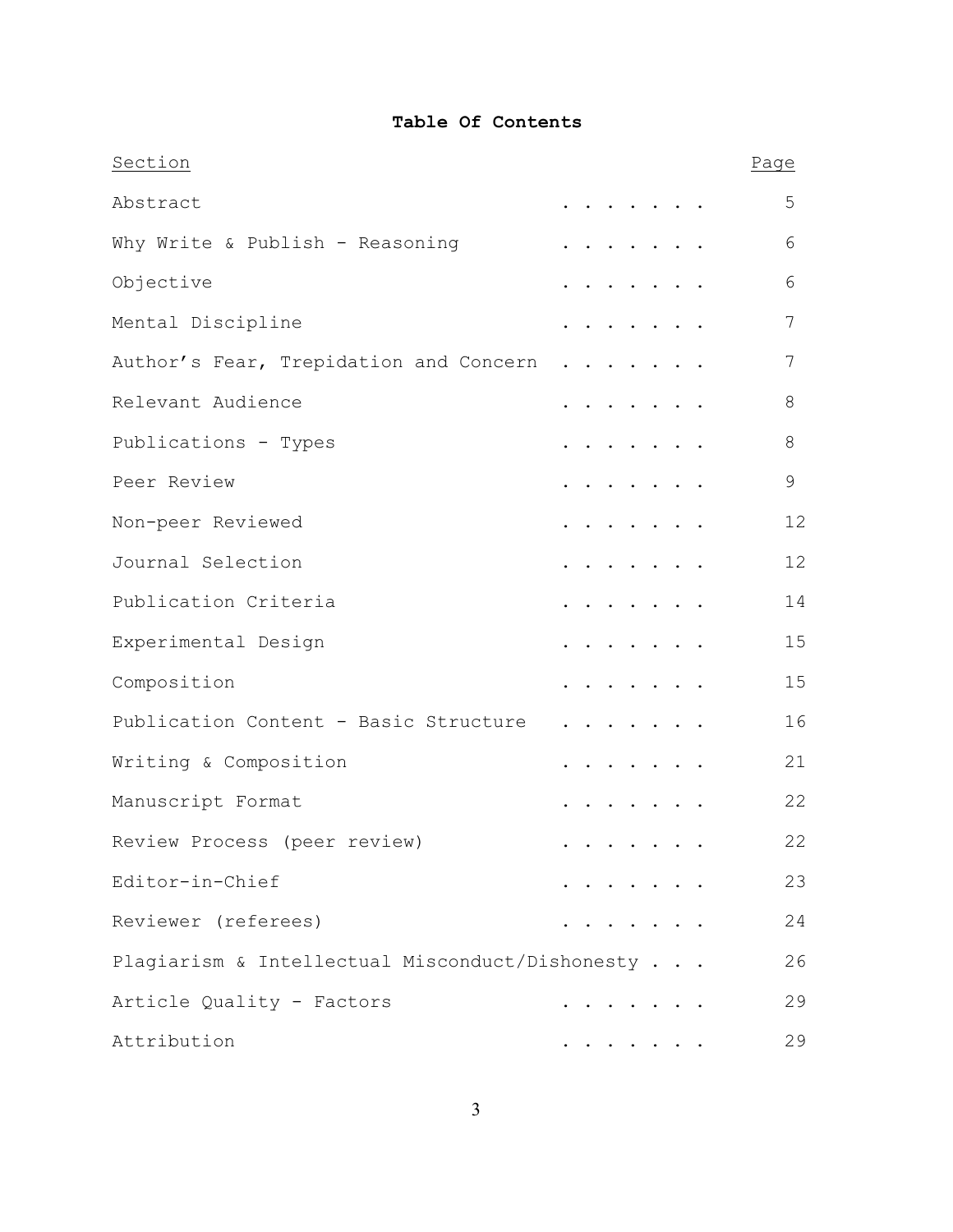| Authors - Who Deserves Credit         |                                                                                                                                               | 30 |
|---------------------------------------|-----------------------------------------------------------------------------------------------------------------------------------------------|----|
| Manuscript Preparation (common sense) | $\begin{array}{cccccccccccccc} . & . & . & . & . & . & . & . \end{array}$                                                                     | 31 |
| Submitting Article                    | $\begin{array}{cccccccccccccc} . & . & . & . & . & . & . & . \end{array}$                                                                     | 33 |
| Revisions                             | $\begin{array}{cccccccccccccc} \bullet & \bullet & \bullet & \bullet & \bullet & \bullet & \bullet & \bullet & \bullet & \bullet \end{array}$ | 34 |
| Rejected Publication - Fatal Flaws    | .                                                                                                                                             | 35 |
| Accepted Article                      | $\cdots$                                                                                                                                      | 36 |
| Publisher                             | .                                                                                                                                             | 37 |
| Authorship - Legal Aspects            | .                                                                                                                                             | 38 |
| Ethics                                | .                                                                                                                                             | 39 |
| Disclaimer                            | $\cdots$                                                                                                                                      | 39 |
| Acknowledgment                        |                                                                                                                                               | 39 |
| Resources                             |                                                                                                                                               | 40 |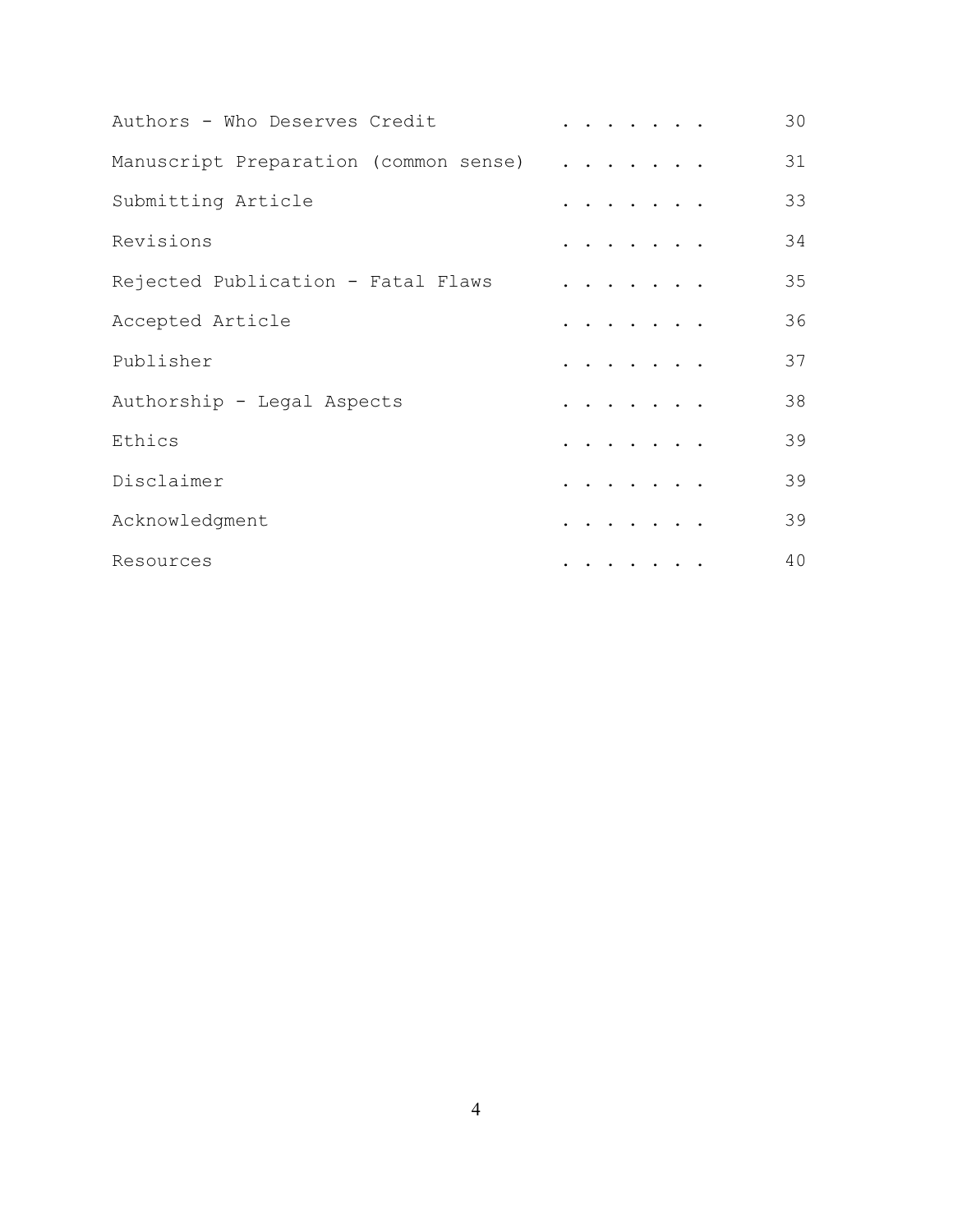## **To Publish Or Not To Publish, A Question Of Ethics And Practice** by Gil Sapir, JD, MSc and Brian Lutmer, BS

Sharing of a person's research is an essential precept of knowledge and growth. The most demanding principle of science is usually its dissemination through peer review publications. The imperative idiom of publish or perish pertains to furtherance of academic and professional careers. A pervasive predicament and panorama of unique problems exists concerning the feasibility of publishing results of scientific endeavors in quality journals or authoring textbooks. Publications of this nature are formally disseminated and archived as a reflection of achievement and expansive knowledge. Properly preparing and submitting a manuscript for publication is a daunting exercise in perseverance.

Too often vanity, petulance and impatience interfere with the author's objective of publishing their work. A predominately practical perspective is presented for understanding and applying basic tenets of preparing, structuring and submitting a manuscript for publication. Prior preparation prevents poor performance from initial experimental design, through writing skills, peer review approval, contractual aspects with the publisher to eventual reprints of the article or book. Motivation and quality of work product encompassing experimental design, methods, procedures, reliable data, credible results, discussion and conclusion are integrated into a quality manuscript for publication.

A general pragmatic overview and summary concerning the nature, composition and ethics of preparing and submitting a manuscript for publication is presented.

5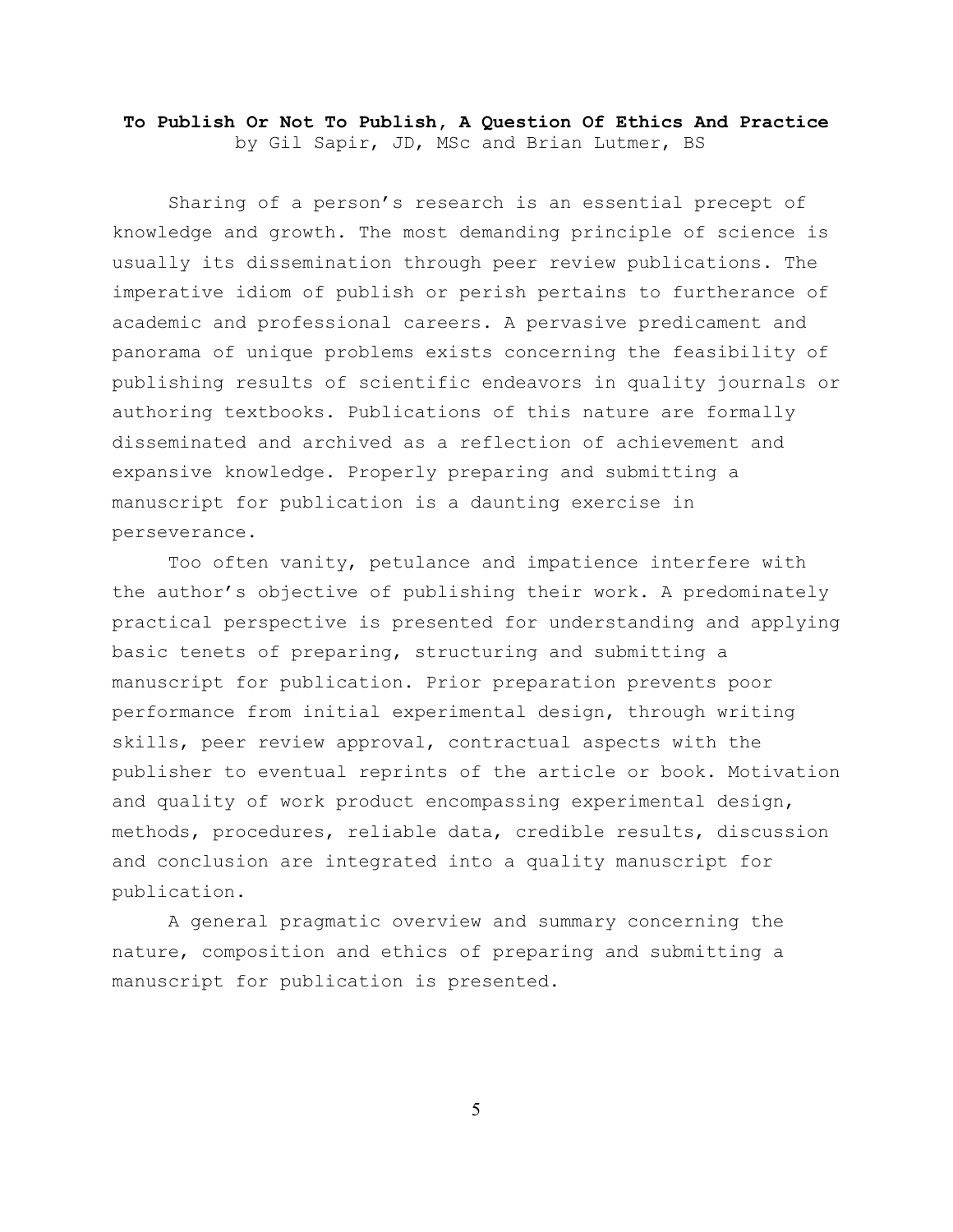### **To Publish Or Not To Publish, A Question Of Ethics And Practice**

by Gil Sapir, JD, MSc and Brian Lutmer, BS

 International Association for Chemical Testing Tucson, Ariz. April 12, 2022

A general pragmatic overview and summary concerning the nature, composition and ethics of preparing and submitting a manuscript for publication is presented.

#### **I. Why Write & Publish - Reasoning**

A. Ego, vanity, altruism, self-interest and posterity

- 1. Personal importance, level credibility
- B. Paper, textbook, book chapter, proceeding abstract
- C. Share ideas
	- 1. Research, methods findings
	- 2. Make change happen (leverage)
	- 3. Repository of knowledge
- D. Peer pressure
- E. Work requirements
- F. Publish or perish imperative (idiom)

- Attitude or practice of coercive pressure to continually publish relevant work to maintain or further a person's academic or professional career.

- Misplaced emphasis of journal publication as only recognized credential for researchers path for career progression.

#### **II. Objective**

A. Get Published

1. Goal of scientific research is publication for completion of committed endeavor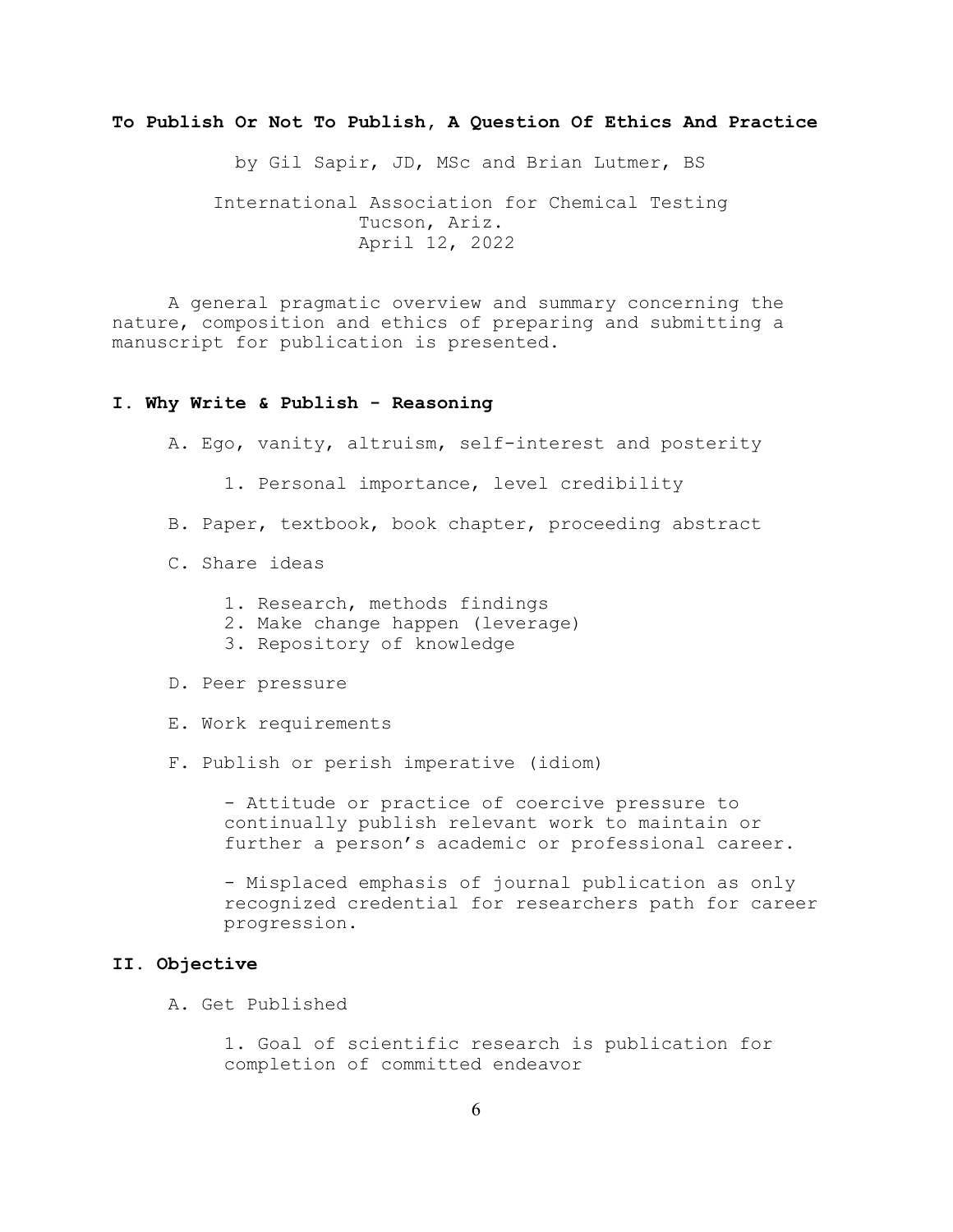- B. Communication and readability
- C. Current subject matter
- D. Maintain credibility and integrity
- E. Nothing to prove
- F. Do not do anything dumb, stupid, illegal, unethical, immoral or amoral

## **III. Mental Discipline**

A. Perseverance

Perseverance(n): a lowly virtue whereby mediocrity achieves an inglorious success. Ambrose G. Bierce, The Devils Dictionary

- B. Read, write, rewrite Stephen King
- C. Rejection vs. Elation
- D. Expect rejection & disappointment
- E. Publishers reject more manuscripts than accept
	- 1. Law of supply and demand
	- 2. Journal/Publisher may want article, does not need it
- F. Nothing ventured, nothing gained
- G. Manuscript revisions expect 5 to 7 initial draft revisions before submitting for publication
- H. Admit limitations, work within competency level
- I. "Write drunk, edit sober" is misattributed to Ernest Hemingway. He wrote in the morning and didn't start drinking until the afternoon.

Writing drunk is bad advice. But sober editing is good advice.

### **IV. Author's Fear, Trepidation and Concern**

A. Rejection or failure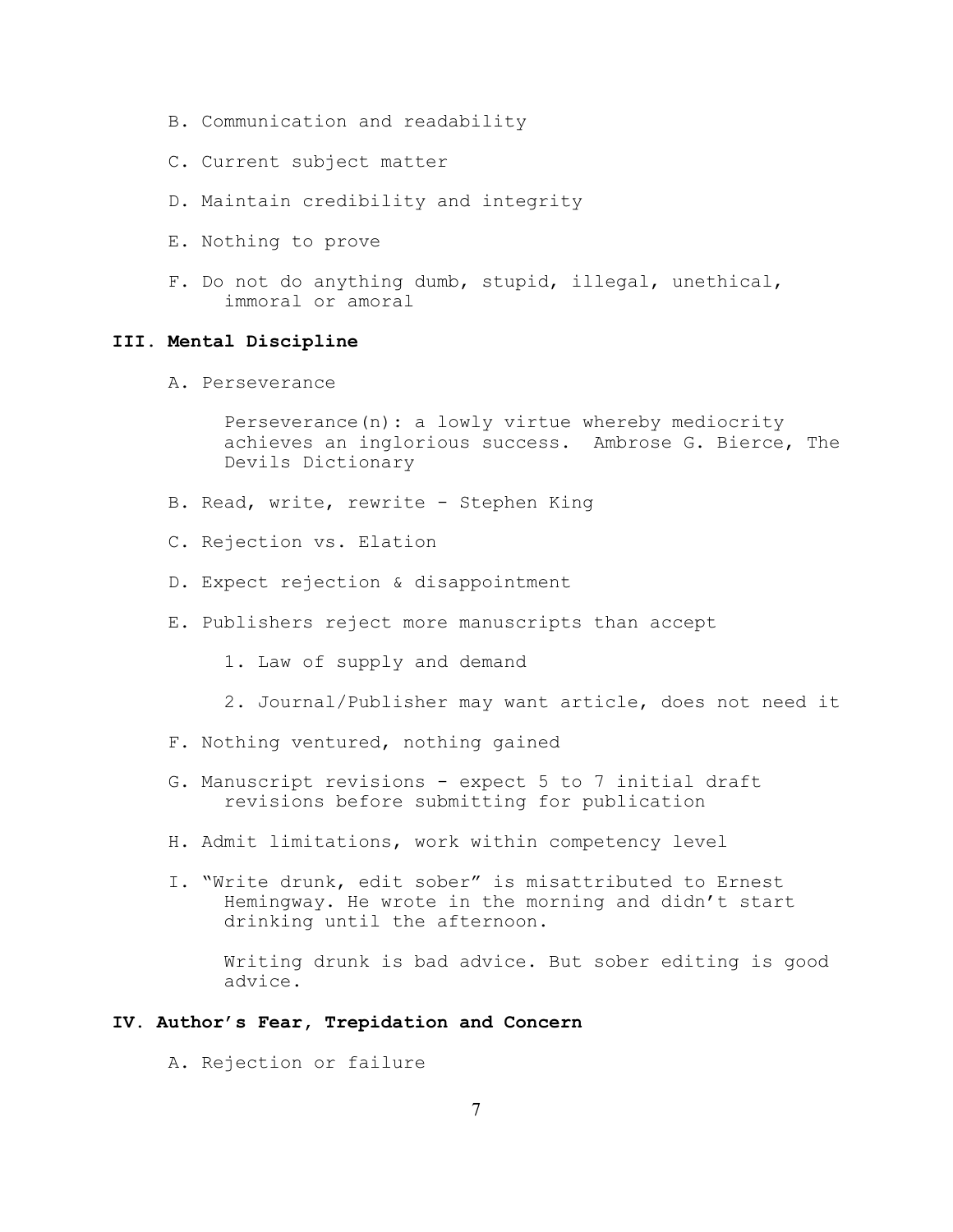- B. Personal insecurity
- C. Inferiority complex
- D. Easier to edit then author
- E. Publish or perish imperative

### **V. Relevant Audience**

- A. Know and acknowledge relevant audience
- B. Comprehension level
- C. Publish in greatest circulation for audience
- D. Reading circulation, not esoteric prestige

### **VI. Publications - Types**

Processing and disseminating knowledge through a scientific publication. The most common are conference presentations (with or without some peer reviewed process) and the peer reviewed journal (print and electronic internet).

- A. Peer reviewed
- B. Paper (extensive research report)
	- 1. Full length research article

```
- introduction, methods, results, discussion,
conclusion etc.
```
- C. Technical note
- D. Case report
- E. Technical communication
- F. Article review
- G. Book review
- H. Law review articles (law school publication)
- I. Textbook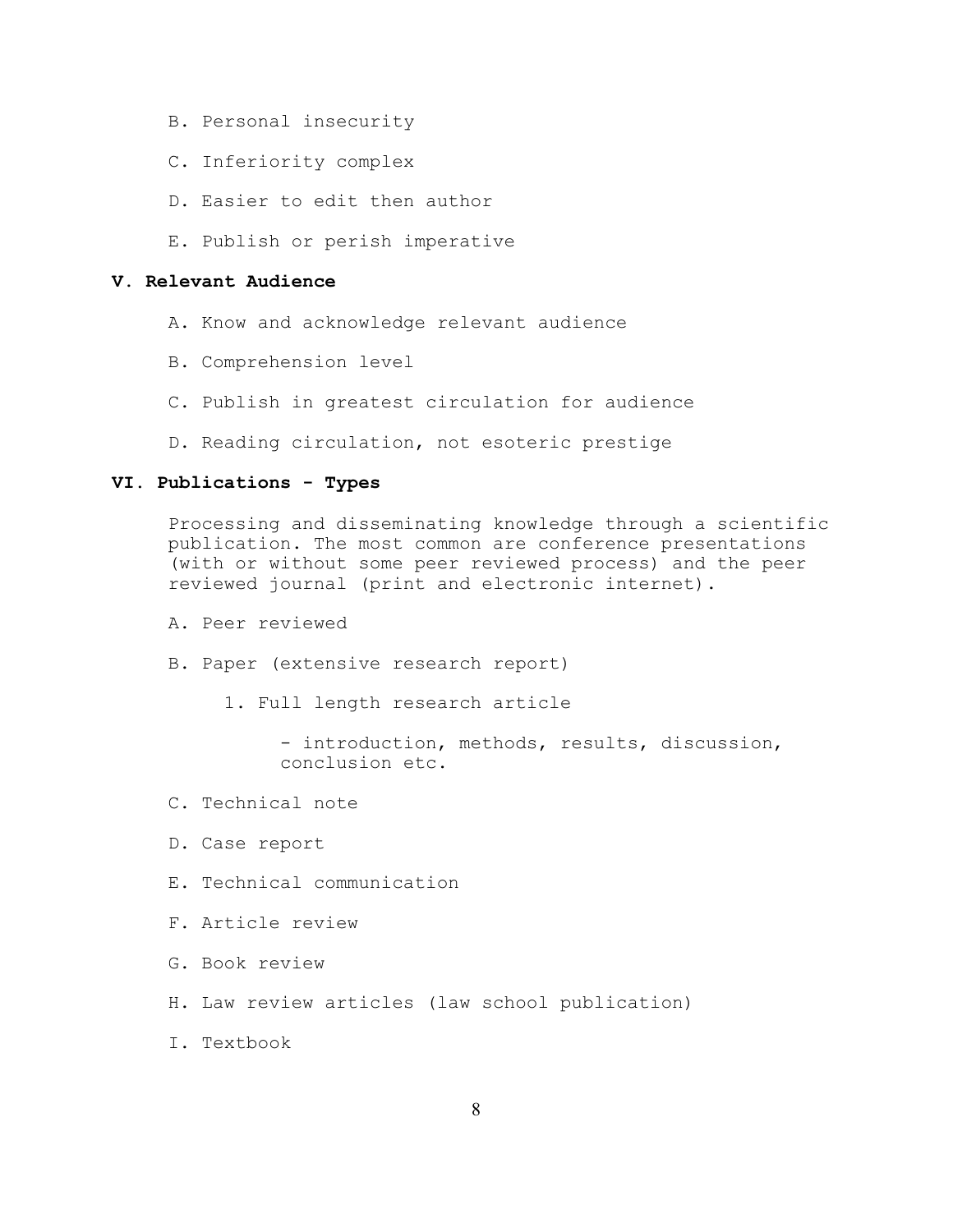- J. Book chapter
- K. Proceedings (conference presentation)
- L. Letter to the Editor
	- 1. Comment to author
	- 2. Editorial to editor
	- a. Follow the publication's guidelines

b. Component parts: introduction, body, summary, conclusion

c. Elements

. Subject matter (pertinent issue, event or concern to be addressed)

. Why issue or concern is important (relevant to editor, discipline and the publication)

. Specify praise or criticism, corrective action and implementation

- . Keep it brief
- . Sign it
- d. Content: refute, advocate, compliment, criticize, educate, informative
- e. Objective: courteous, clear, cogent, concise and credible
- f. Reflects the writer's personality,
- M. Abstracts

An abstract is a short summary of the completed research without all of the content. It describes the work without extensive detail. Abstracts are self-contained brief explanation of the work clearly and concisely.

1. Abstracts are reviewed for a presentation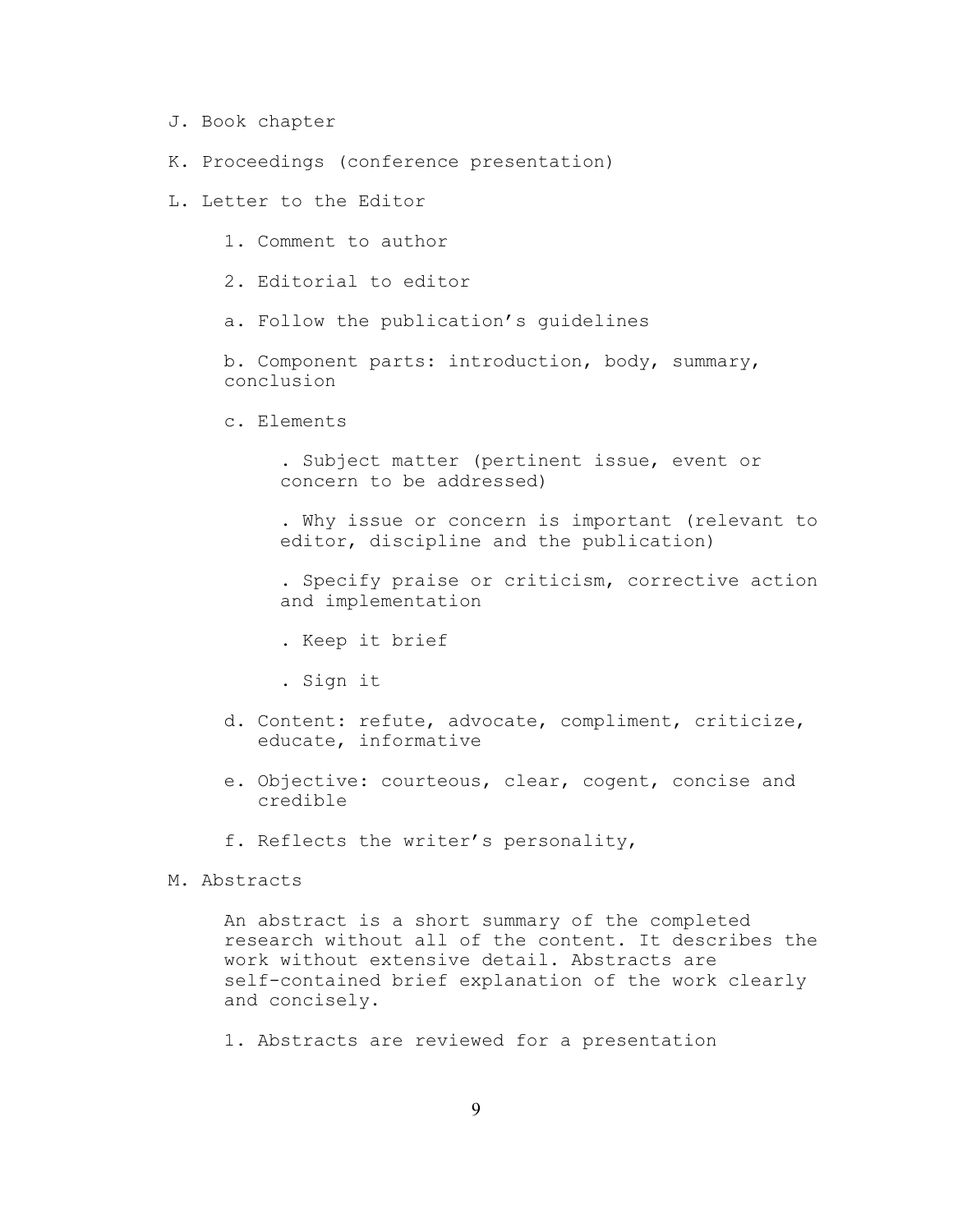2. Abstracts are presented at scientific meetings, conferences and symposiums for discussion.

3. Different from abstract contained peer reviewed article.

4. Abstracts and peer review articles are intended to share and disseminate knowledge for growth.

5. Significant difference between peer reviewed literature and what constitutes acceptance of abstract.

 6. Abstracts are often developed into peer reviewed articles.

> - Sezgin, Nurdan, Sukriye Karadayi, and Beytullah Karadayi. Publication rates of abstracts presented at the annual scientific meetings held by the American Academy of Forensic Sciences in 2011 and 2016. *Journal of Forensic Sciences*. vol. 67, no.1, p.207, Jan. 2022

### **VII. Peer Review**

Manuscripts are submitted with reasonable expectation of confidential and fair expert peer review by qualified members in their field.

A. *Daubert v. Merrell Dow Pharmaceuticals, Inc.*, 509 U.S. 579, 595 (1993)

1. *Daubert* standard evaluating scientific evidence based on reliability.

2. *Daubert* test for relevance is "good science." The reliability prong of scientific evidence consists of (1) testing, (2) peer review and publication, (3) error rate, and (4) "general acceptance" in the scientific community. *Daubert v. Merrell Dow Pharmaceuticals, Inc.*, 509 U.S. 579, 595 (1993)

3. Peer review and publication are important components of "good science." After scientists conduct experiments and formulate a scientific theory, they must submit the theory "to the scrutiny of the scientific community" for review. Transformative interrogation for collective decisions and stability of scientific knowledge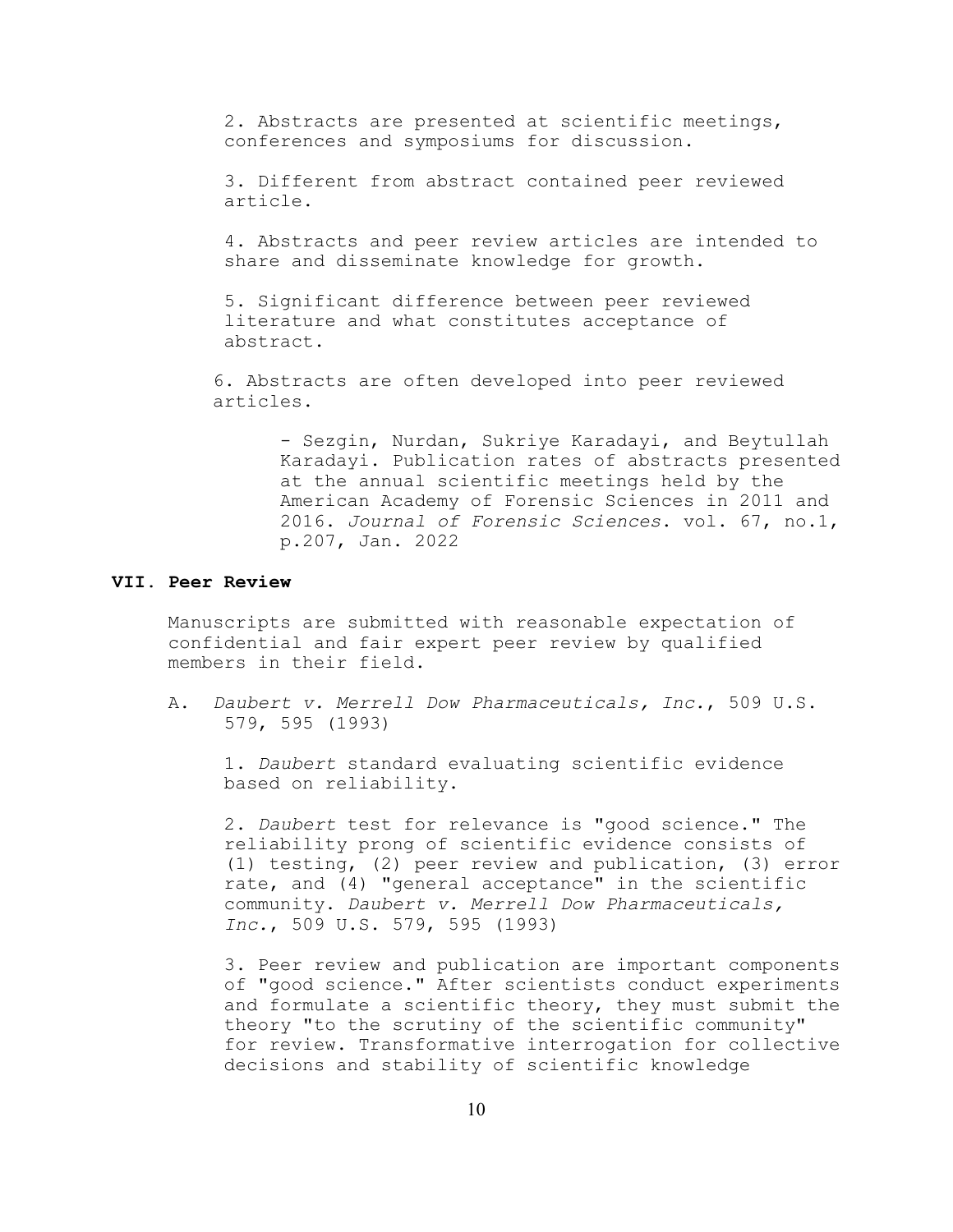(diversity of examination and peer review)

- Jennifer Laser, "Inconsistent Gatekeeping in Federal Courts: Application of Daubert v. Merrell Dow Pharmaceuticals, Inc. to Nonscientific Expert Testimony," *Loy. LAL Rev.*, 30(1996):1379,1404; David L. Faigman, David H. Kaye, Michael J. Saks, Joseph Sanders and Edward K. Cheng, "Ethical Standards of and Concerning Expert Witnesses," in *Modern Scientific Evidence: The Law and Science of Expert Testimony*, vol.1 (Eaton, Minn.: Thomson/West, 2017-2018), sect. 1.23, 83-86.

4. Ideally, the lengthy examination and peer review process is an unbiased, fair assessment of the scientific merit and credibility of a study.

- B. Law enforcement publications, governmental publications, including NHTSA, and law review articles are not considered peer review as contemplated by *Daubert*. *U.S. v. Eric Horn*, 85 F.Supp.2d 530,556 (D. Maryland 2002).
- C. Reviewed for knowledge and content
- D. Application

1. Independent, external peer review, including statistical review

2. Peer review assists editors concerning publication of article

3. Enables authors revise and improve their manuscript

4. Peer reviewers suggest improvements, critique the analysis, and provide recommendations to authors and editor

- E. Standards
- F. Types of Review

1. Single blind review, identities of reviewers (referees) are kept hidden from authors - traditional and most common type of review

- Problem is anonymous reviewers using knowledge of authors for bias and critical assessment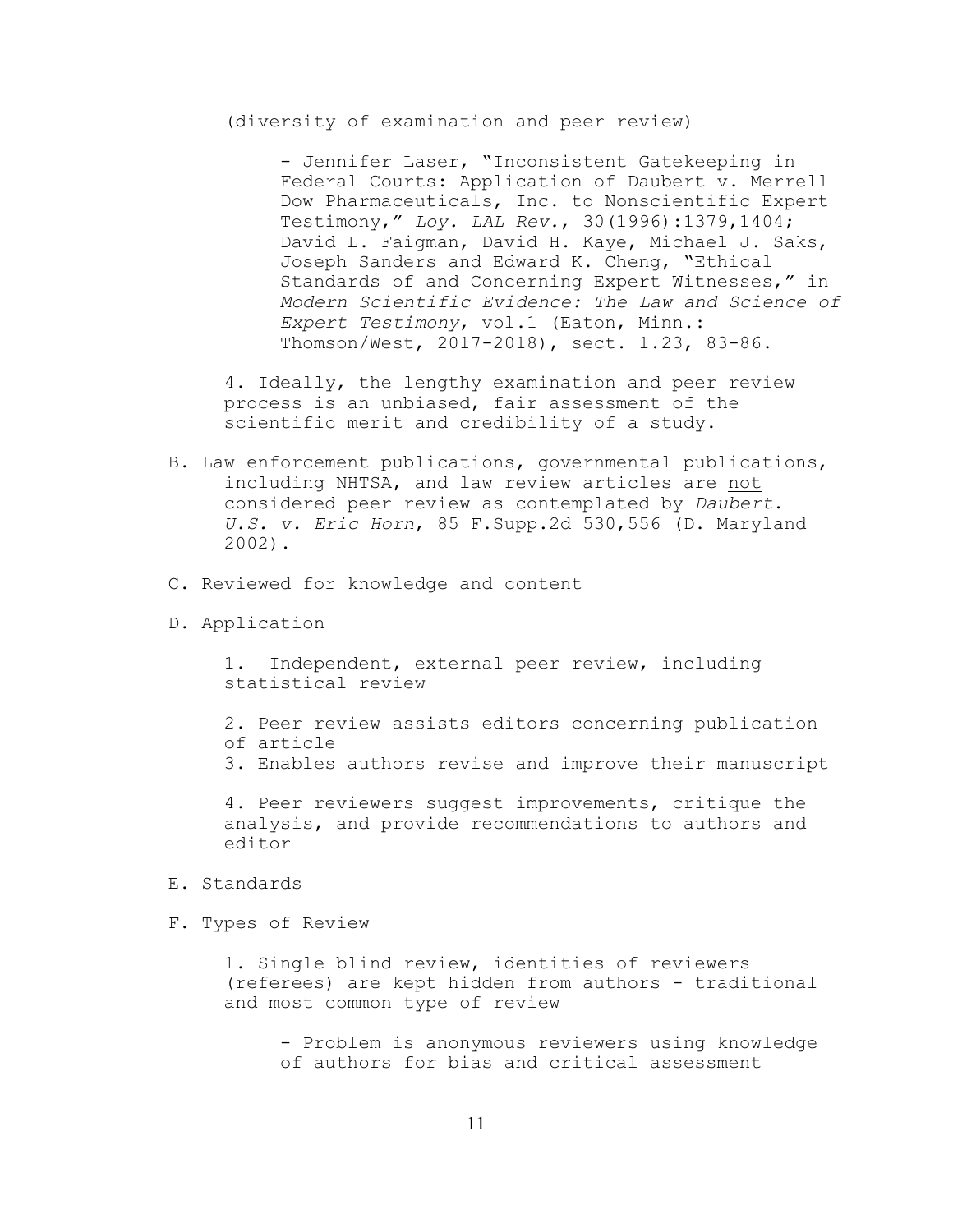2. Double blind review, the identities of both the authors and reviewers (referees) are kept hidden. Process needs to hide author's identity (no repeated citations of author's own or colleagues work throughout the submitted manuscript)

- Problem is if subject matter is relatively esoteric, knowledgeable reviewers (referees) will know identity of the author due to subject, writing style or citations

## **VIII. Non-peer Reviewed**

- A. Reviewed by editors, peers, colleagues, supervisors
- B. Newsletters
- C. Print media (newspapers, magazines)
- D. Reports & memoranda
- E. Letters
- F. Absracts

### **IX. Journal Selection**

(Author in search of publisher)

- A. Impact factor of publication
	- 1. Readership, scope, affect.

2. Selected language of audience (English, German, Spanish etc.)

3. Focus - type of research published by journal (appropriate subject for this journal)

4. Orientation - clinical, basic theoretical, applied

5. Availability - public domain, broadly available, online version

6. Indexing - major electronic data bases (e.g. biological, IFS, MEDLINE, PubMed)

7. Reputation in relevant community

8. Format - actual print style, communications &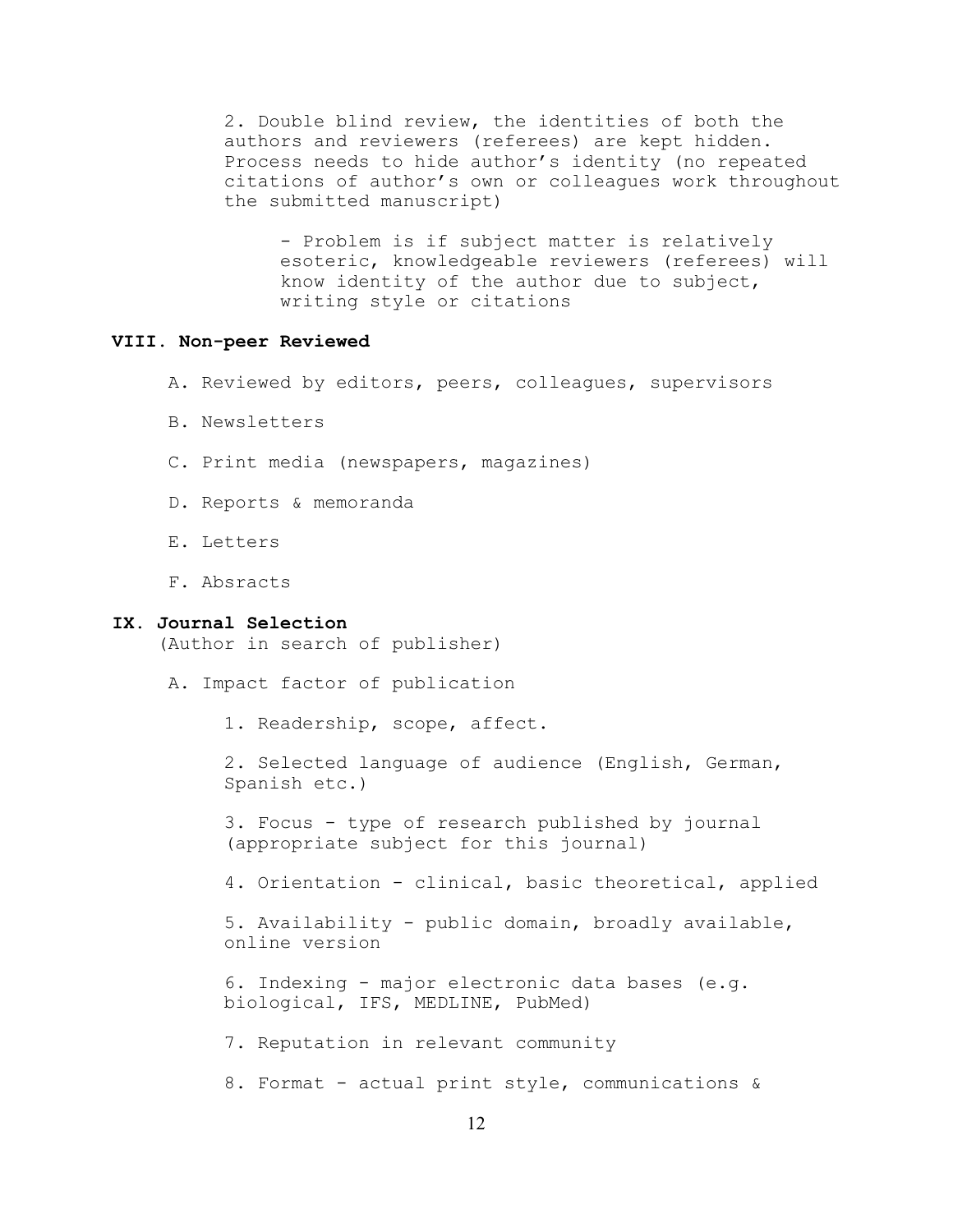comments published

9. Charges to author (eg color plates, photographs, reprints)

10. Construction of tables, charts, graphs, figures legends etc.

11. Journals can promote open data, materials, and code

- B. Prestige
- C. Rank article & journal by number of times journal cited
- D. Size of discipline exclusive of impact factor and times journal cited
- E. Top tier vs lower tier journal
- F. Publishing is a business for profit
- G. Paper vs online (electronic)
- H. Predatory journals (sham scientific journals)

1. "Predatory journals and publishers are entities that prioritize self-interest at the expense of scholarship and are characterized by false or misleading information, deviation from best editorial and publication practices, a lack of transparency, and/or the use of aggressive and indiscriminate solicitation practices." Sibrandes Poppema, Citations Are the Currenc of Science, The Scientist, Dec. 1, 2020, p.\_, https://www.the-scientist.com/critic-at-large/citations -are-the-currency-of-science-68204

- FTC hits predatory scientific publisher with a \$50 million fine, John Timer, ARSTechnica, April 2, 2019; https://arstechnica.com/science/2019/04/ftc-hits-predat ory-scientific-publisher-with-a-50-million-fine/; https://www.the-scientist.com/news-opinion/omics-intern ational-fined-over-50-million-for-deceptive-practices-6 5698

I. Pay to publish & author fees

1. Vanity presses - author pays for publishing services, editing and design to have work published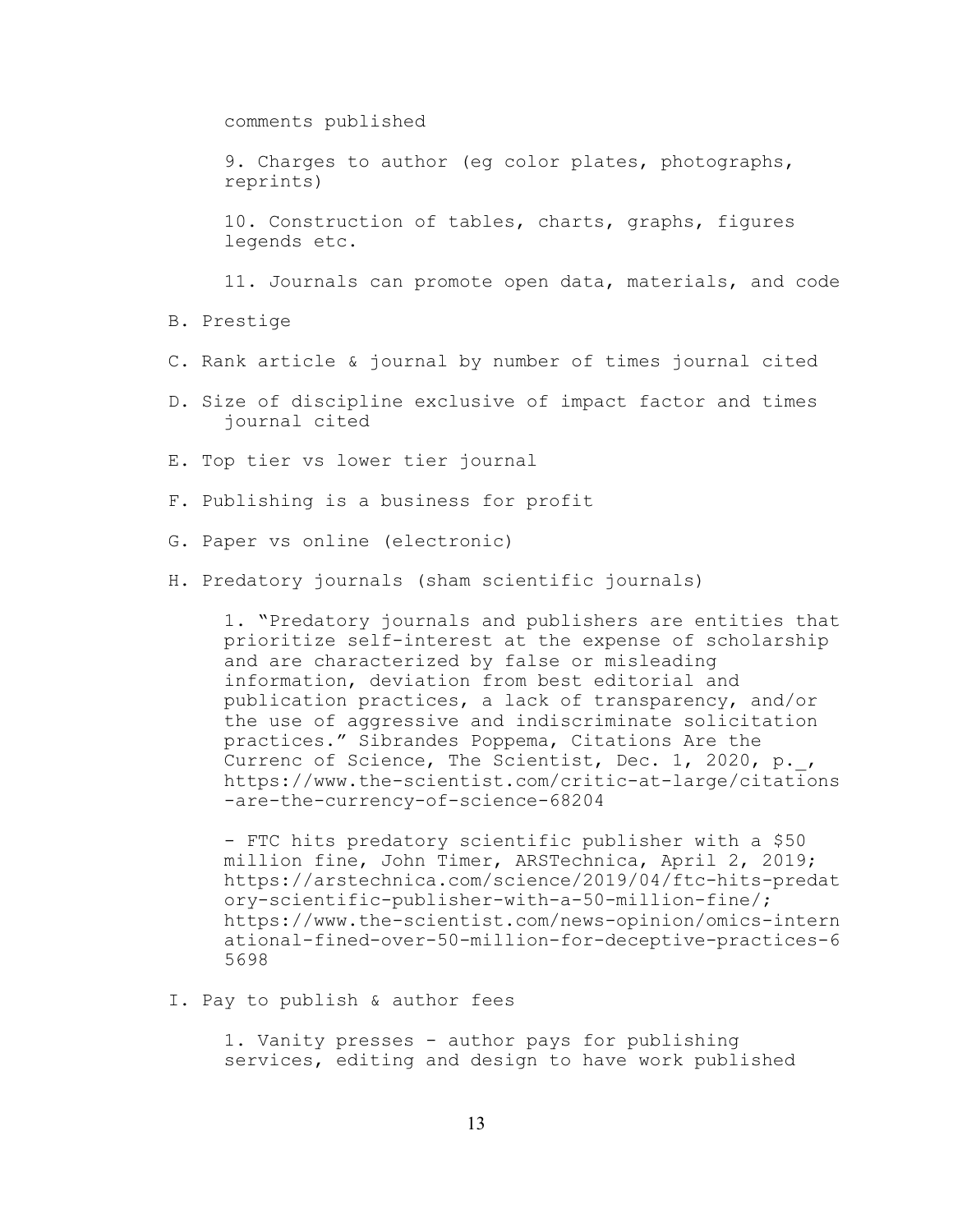. Equivalent of "Bialystock & Bloom" from Mel Brooks' *The Producers* — they can make as much money from a flop as they can from a hit

2. Charge authors a fee to make their article open access

- Chin, Jason and Ribeiro, Gianni and Rairden, Alicia, Open Forensic Science (May 21, 2019). Journal of Law and the Biosciences, p.1,38 (2019). Available at SSRN: https://ssrn.com/abstract=3391793

3. Purchase authorship

- Russian website reportedly selling science article authorships, Bob Yirka, Phys.org, https://phys.org/news/2019-07-russian-website-repo rtedly-science-article.html (accessed July 22, 2019); https://retractionwatch.com/2019/07/18/exclusive-r ussian-site-says-it-has-brokered-authorships-for-m ore-than-10000-researchers/#more-103383 (accessed July 22, 2019)

J. Beware of hidden charges

1. An introductory invitation may state that there is no charge for submission, but what is the charge for publication?

K. Beware of journals that send you emails soliciting an article

1. Ask why is the journal soliciting articles

### **X. Publication Criteria**

A. Subject matter

- 1. New, novel, unique, innovative
- 2. Significance and germane to field

. Confirmation is important if topic contains important new data

3. Scope, useful, practical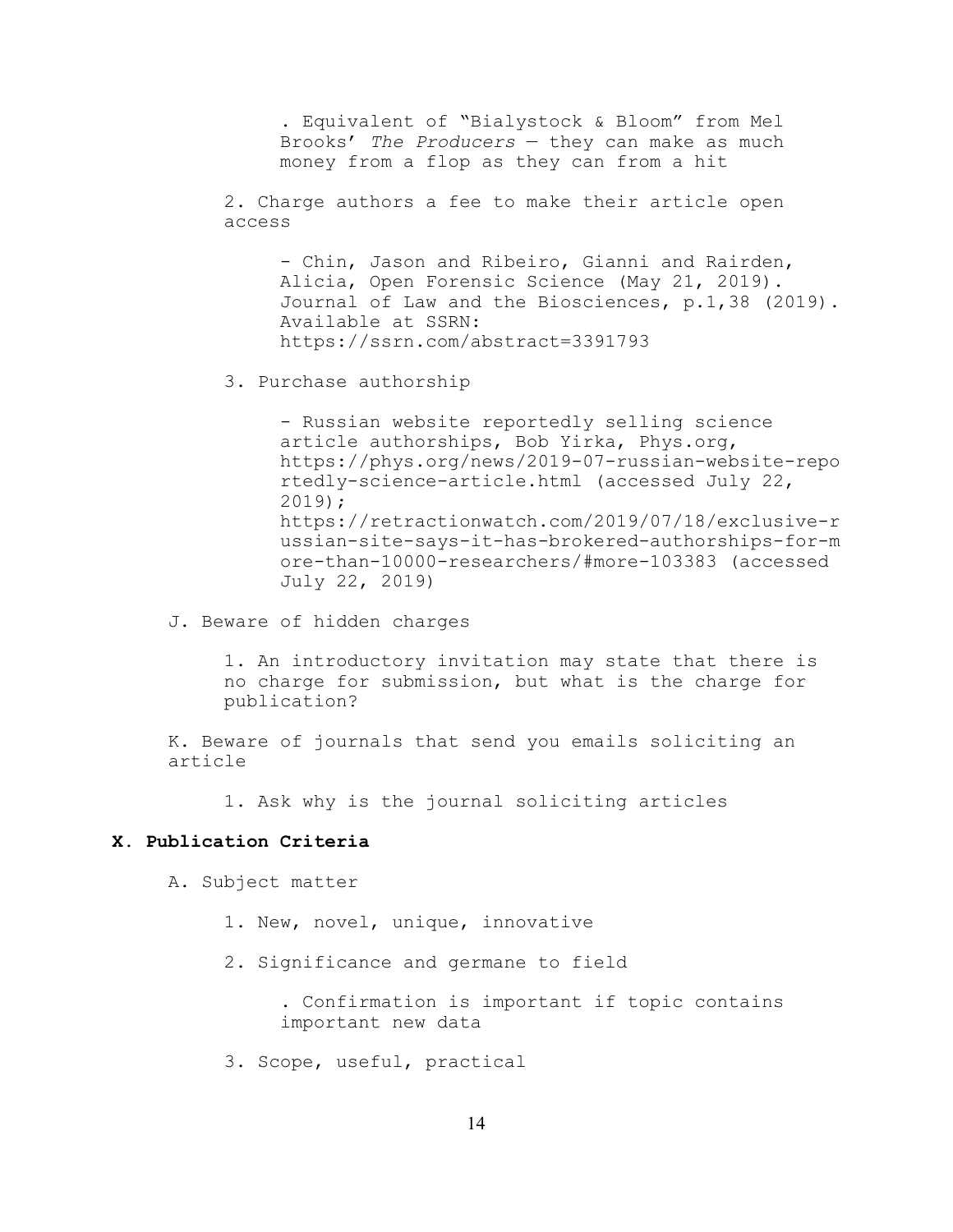4. Different perspectives to existing field of knowledge

5. Quality of work

B. Length of manuscript

1. Large manuscripts submitted as shorter articles

- C. Readability
- D. Understandable
- E. Experimental design & scientific method
- F. Viable
- G. Validity
- H. Errors
- I. Supported statements and conclusions
- J. Strength and credibility of article in experimental design and citations

### **XI. Experimental Design**

- A. Topic criteria: new, novel or unique
- B. Basis for endeavor
- C. Fatal flaws

### **XII. Composition**

A. Language, Style & Grammar

- 1. Third person, past tense
- 2. Designated language (English, German, Spanish etc.)
- B. Writing style

1. Follow journal's guidelines, correct spelling and punctuation for the journal

2. No narratives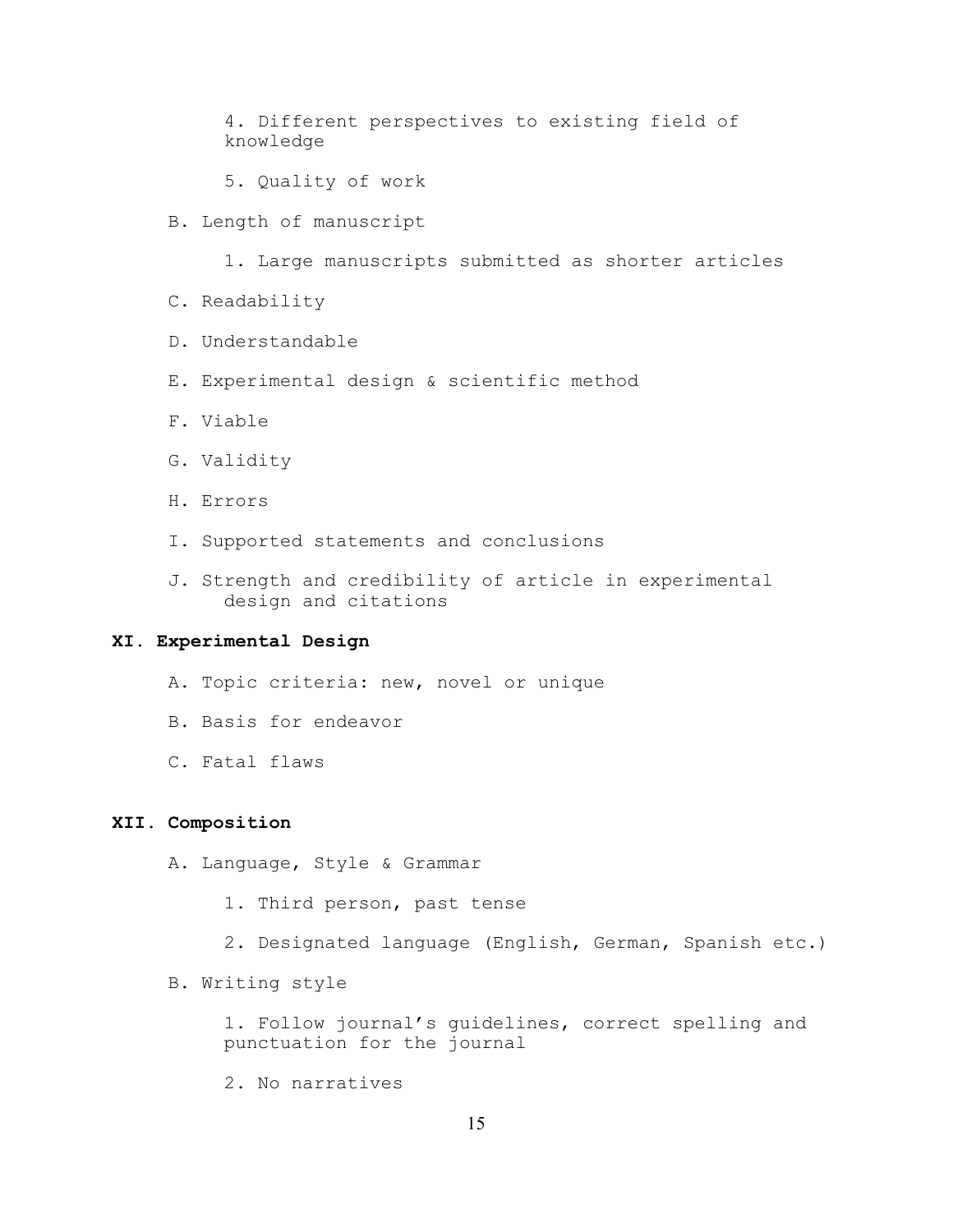- 3. Concisely and coherently presented
- C. Documentation
	- 1. Extensive
	- 2. Methodical review
	- 3. Historical rendition
	- 4. Defines & supports objectives and purpose
	- 5. Illustrates resources
	- 6. Attribution
	- 7. Credibility and integrity of article

## **XIII. Publication Content - Basic Structure**

A. Authorship - Duties

1. Elements (contribution, content responsibility, concept, design, data analysis and interpretation)

- 2. Drafting
- 3. Review
- 4. Editing & approval
- 5. Ensure work is original
	- not been previously published
	- not submitted for publication elsewhere

6. Order of authorship determined by credit and responsibility for the work

B. Basic standard laboratory report format

1. Objective, materials, procedure, methodology, results, discussion, conclusion

C. Title

1. Simple, specific, descriptive, concise, informative and understandable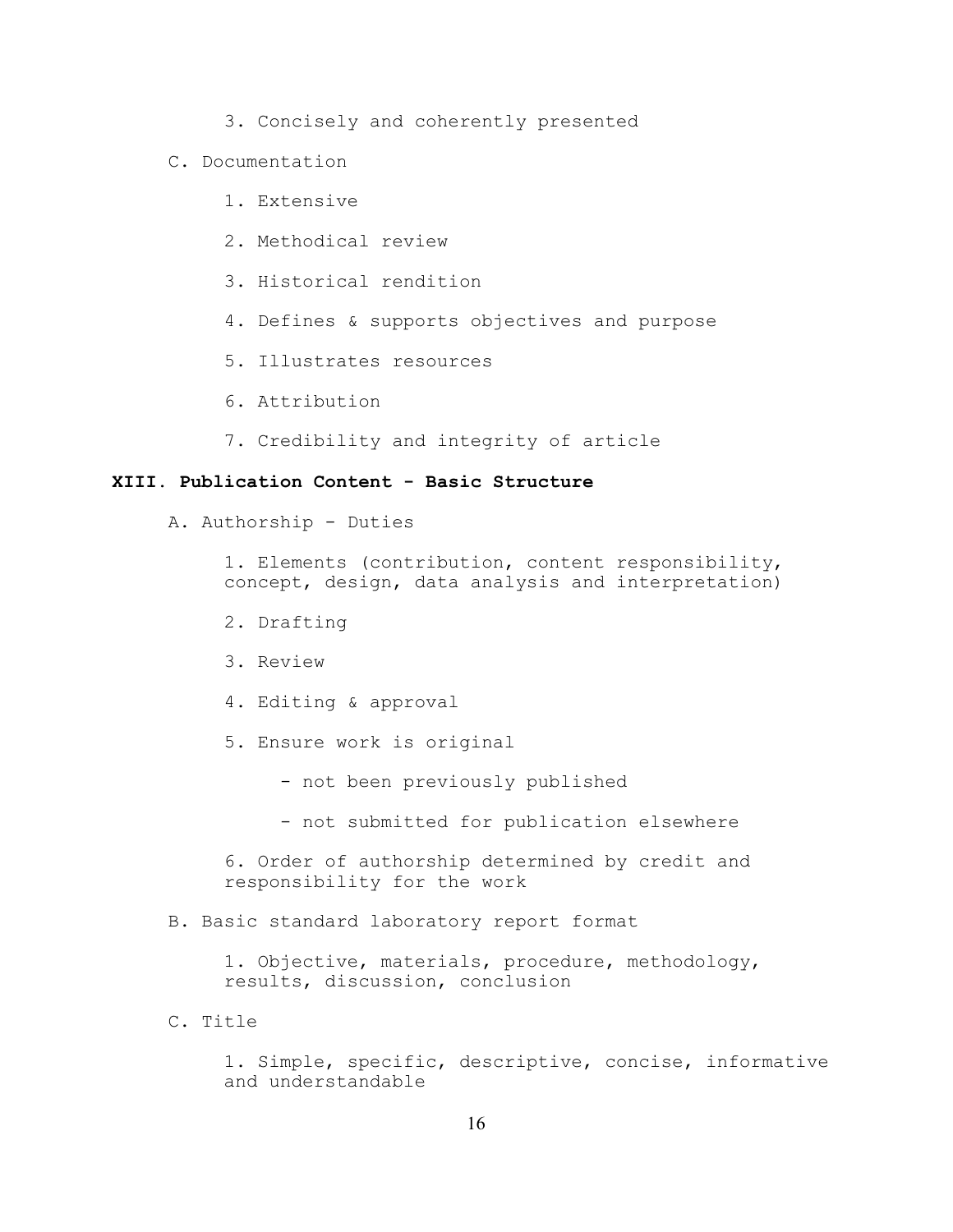2. Short or abbreviated title is usually best title

3. Working title and abstract assist in defining content, experimental design and scientific method

4. Title and abstract provide first impression of publication

D. Abstract (Article)

1. Concise and precise self-contained conceptual summation overview, objective, results, principles and conclusion with most important information

- clear concise and precise summary of a particular subject the (research article, thesis, review, proceeding) used to ascertain the article's purpose

- contains
	- . background context, problem, objective, main hypothesis & argument
	- . methodology, procedure
	- . results
	- . conclusion and implications
- uses key words & phrases
- describes larger work
- 2. 100 to 250 words
- 3. Single paragraph
- E. Introduction
	- 1. Basis, purpose and rationale for article
	- 2. Nominal background
	- 3. Seminal references
- F. Methods & Procedures
	- 1. Experimental
	- 2. Equipment, instrumentation, reagents & apparatus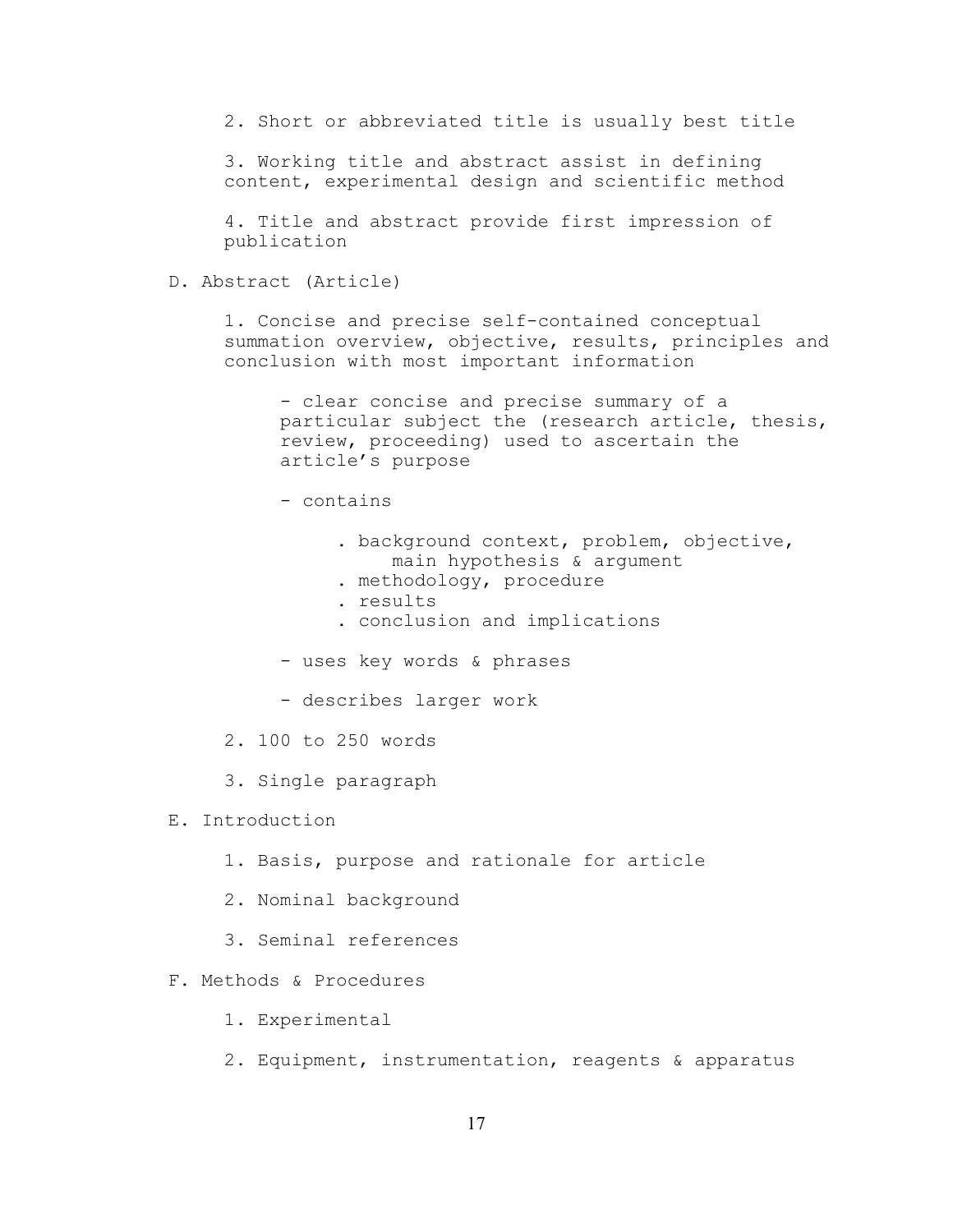3. Describe how research actually preformed to provide reproducibility (e.g. cookbook standards and approach)

4. Detailed description new methods or modified methods and procedures

5. Complete and correct method description

6. Statistical design and methods

7. Limitations on equipment, methods and procedures

8. Manufacturer's name and address of items employed in research and experimentation

9. Compliance with animal and human subject experimentation research standards

10. Selection criteria for animal and human subjects

11. Maintain human subject anonymity (do not use or identify human subjects by name, social security number, hospital number, driver's license number etc.)

F. Results & Claims

1. Entire paper organized around data and appropriate statistical analysis

- data is not self-explanatory
- present and explain data through an interesting perspective
- use numerals for numbers
- 2. Verifiable and reproducible

3. Present collected data from experiment & study

4. Protecting integrity of the data is of critical importance

5. Editorial policy requiring authors to make their full raw data available, subject to "truly exceptional circumstances."

- Marcia McNutt, Taking up TOP, 352 (6290) SCIENCE 1147 (2016); Science, Science Journals: Editorial Policies, https://www.sciencemag.org/authors/sciencejournals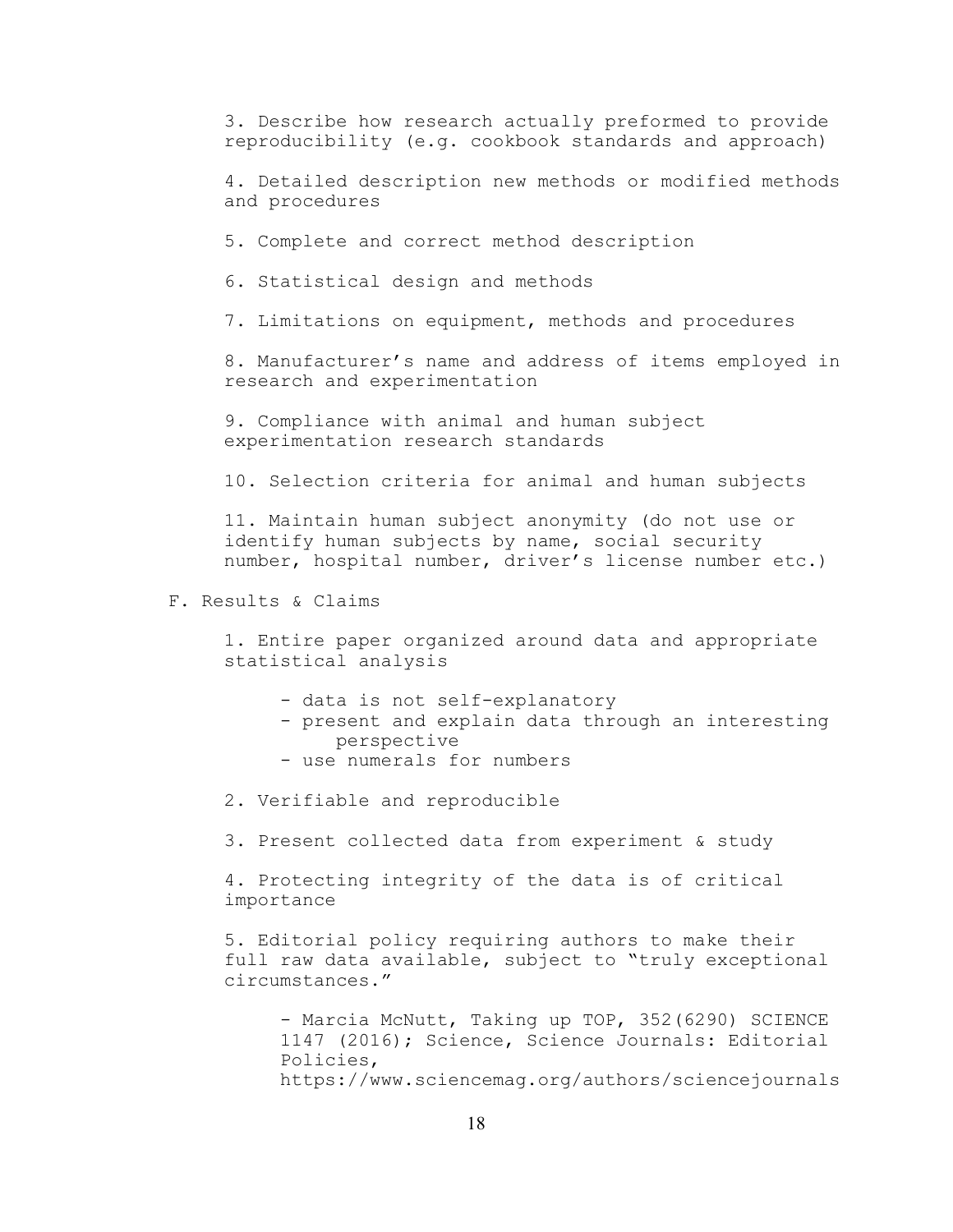-editorial-policies (accessed 2019) [Science Editorial Policy]; The Royal Society, Data sharing and mining, https://royalsociety.org/journals/ethics policies/data-sharing-mining/ (accessed 2019).

- 6. Use graphs, charts, tables, figures and photographs
- 7. Use symbols, not colors, in charts and graphs
- 8. Present in logical sequence

9. Summerize important observations and results

10. Do not repeat what is stated in figures, graphs, charts etc.

### G. Statistics

- 1. Criteria
- 2. Reproducibility
- 3. Uncertainty
- 4. Error analysis (forensic metrology)
- 5. Confidence intervals
- 6. Do not avoid or minimize statistics
- H. Discussion
	- 1. Theory guides, facts control
	- 2. Scientific method (procedures, questions, hypothesis, observations, analysis and conclusion)
	- 3. State basic constructs of subject matter in paper
	- 4. Explain findings & data
	- 5. New & important aspects
	- 6. Implications and limitations
	- 7. Future research implications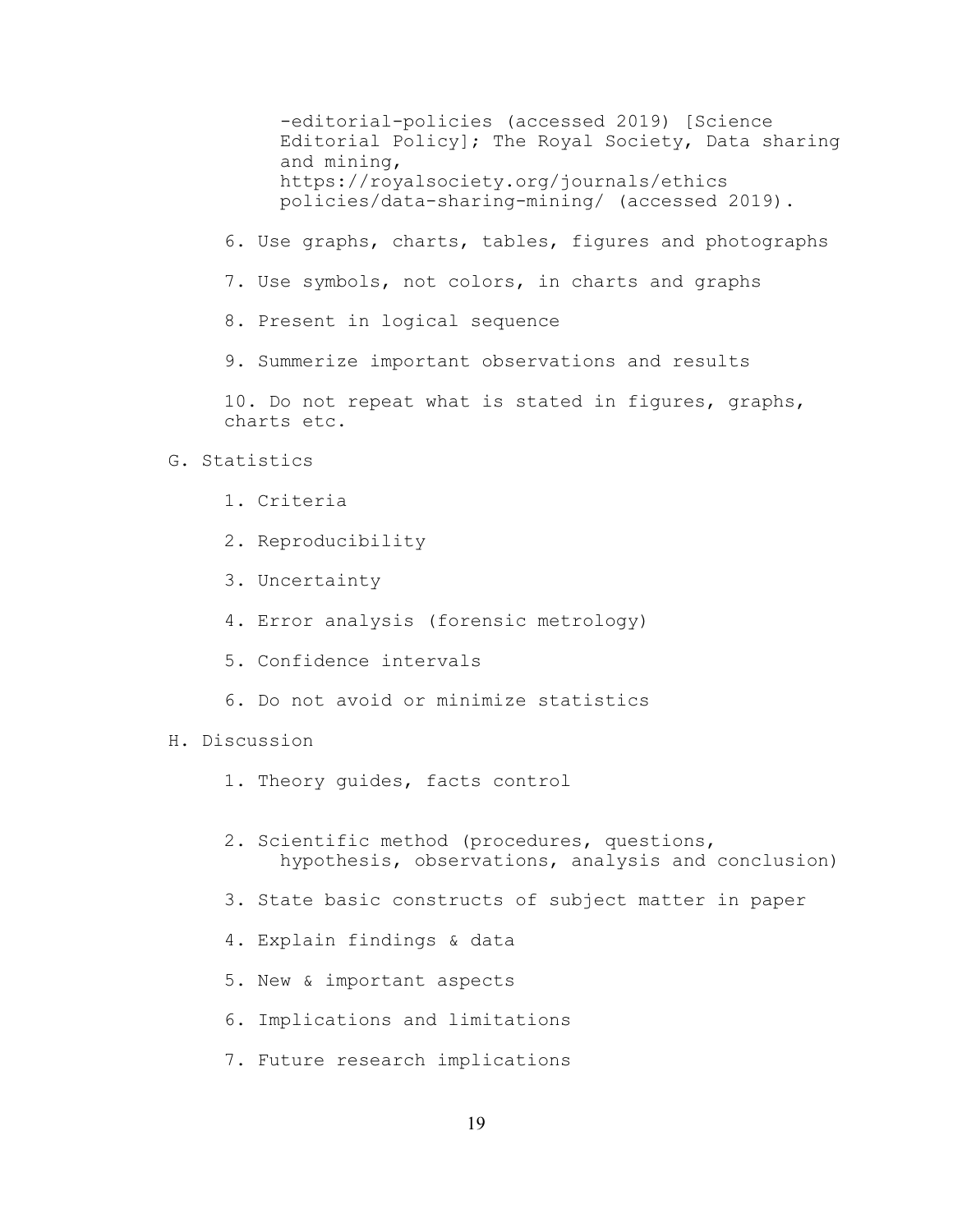- 8. Comparison to relevant studies & literature
- 9. Conclusions with objectives, hypothesis of study
- 10. Supported by data
- 11. Recommendations
- 12. Never make unqualified statements, no speculation, no conjecture
- 13. Learn more from failure than success
- I. Conclusion
	- brief summation of what actually found and proved
- J. Acknowledgments
	- 1. Recognize and thank contributors
	- 2. Research or preparation supporting contribution (not authorship)
	- 3. Technical assistance
	- 4. Financial or material assistance, nature of support

5. Disclose potential conflicts of interest (financial relationships)

6. Intellectual contribution or assistance (named person and function e.g. academic advisor, scientific advisor, reference librarian)

7. Written permission of named persons to avoid inferences of endorsement (data, results conclusions)

- K. References citations, endnotes and footnotes
	- 1. Number consecutively in order of appearance in text
	- 2. Must be correct, complete and current

- verify all citations - cannot be incomplete, inaccurate, spurious, biased, taken out of context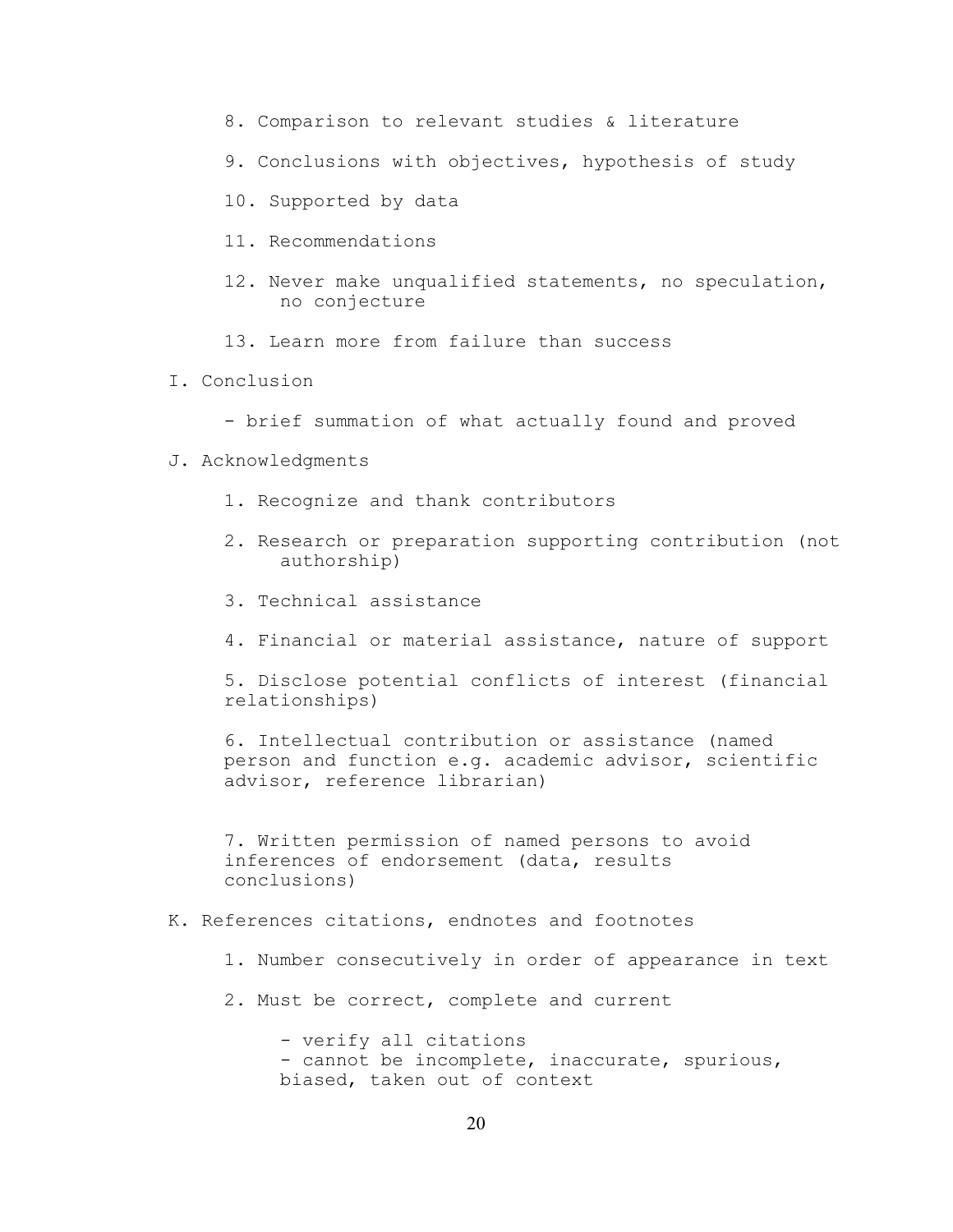- Gil Sapir, NSC-CAOD's Source Code Resolution: Ethical Improprieties, Political Bias, Legal Misrepresentations, Scientific "Balderdash," Drinking Driving Law Letter, Jan., 2010, vol.29, no.1, p.1.

- 3. Follow journal format and guidelines
- 4. Vetted, checked and read by reviewers

5. References add credibility to the article but do not make it credible

. references and proper citations potentially create or destroy the article's credibility

- L. Reference to article during pending publication period is cited as "in press" or "publication pending"
- M. Key words

1. Subject terms

2. Use 3 to 4 simple descriptive words of article's content and subject matter

## **XIV. Writing & Composition**

- A. Conclusion
	- 1. Write it first working draft
	- 2. Several sentences to focus thoughts & design
- B. Abstract

1. Concise conceptual summation overview, objective, results, principles and conclusion

2. 100 to 250 words

C. Extensive literature review

1. A thorough literature review is essential before starting

- 2. Consult and use reference librarian
- D. Attribution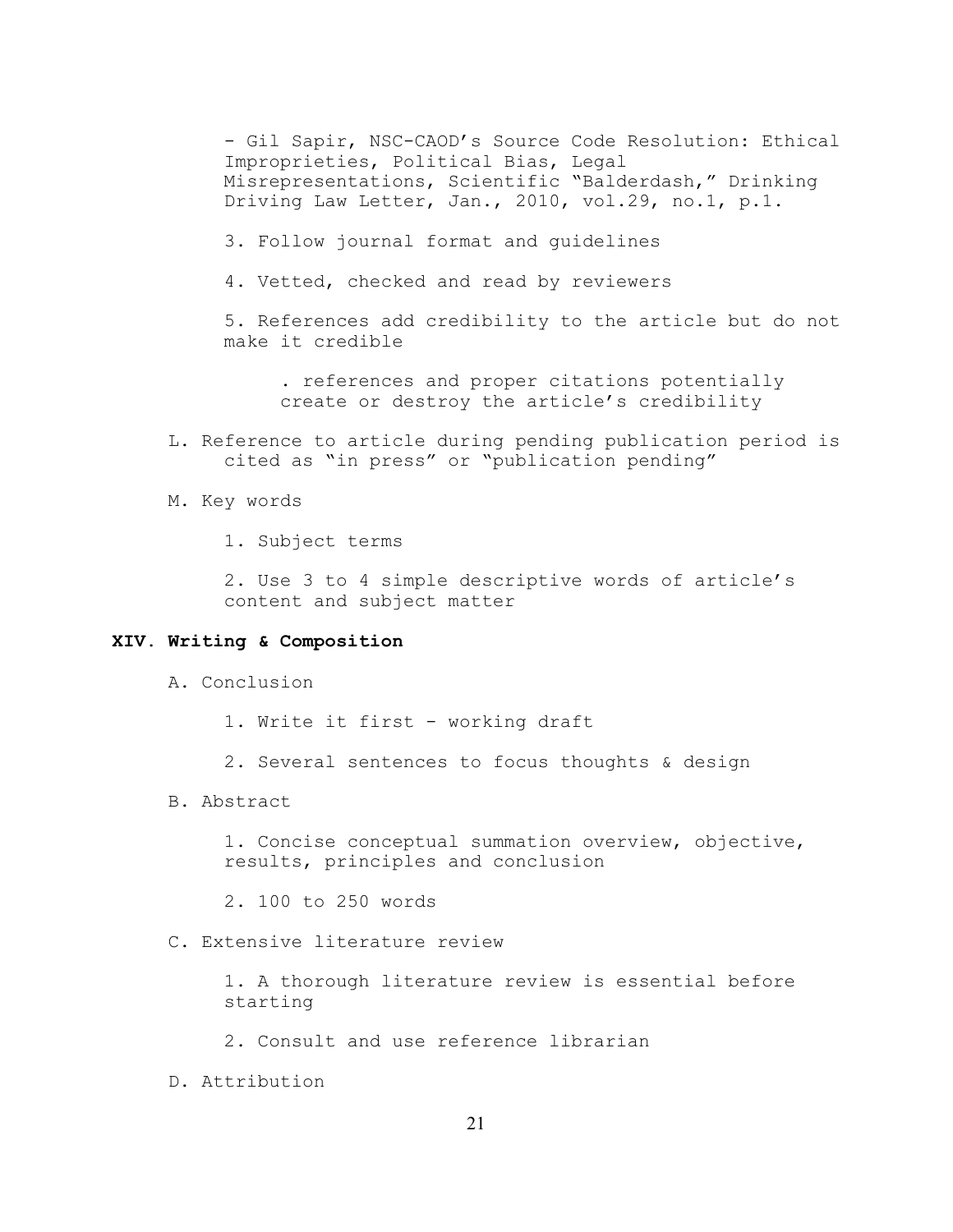- E. No assumptions
	- 1. Reader's knowledge of subject matter
	- 2. Address basic fundamental constructs of topic

3. Abbreviations, acronyms and word forms must be listed and explained

- F. Graphs and charts visual effects, print figures & graphs with legends (readable & legible)
- G. Compose and present in third person format

#### **XV. Manuscript Format**

- A. Comply with journal's guidelines and instructions to authors including format and submission procedures
- B. Illustrations, charts, graphs, tables are to be complete, clear, self-contained and must comply with journal's format
- B. References & citations
- C. Footnotes/Endnotes
- D. Citation format

1. Traditional (author, title, publication, volume, number, page, year)

- 2. Electronic (internet and website)
- 3. Use both traditional and internet citations
- E. Publisher performs the type setting

#### **XVI. Review Process (peer review)**

- A. Informal peer review (publishing editor)
	- 1. Person without topic subject matter knowledge
	- 2. Person with subject matter knowledge
- B. Do not simplify, dilute or "dummy down" the article
	- 1. Compose and write article at educational level of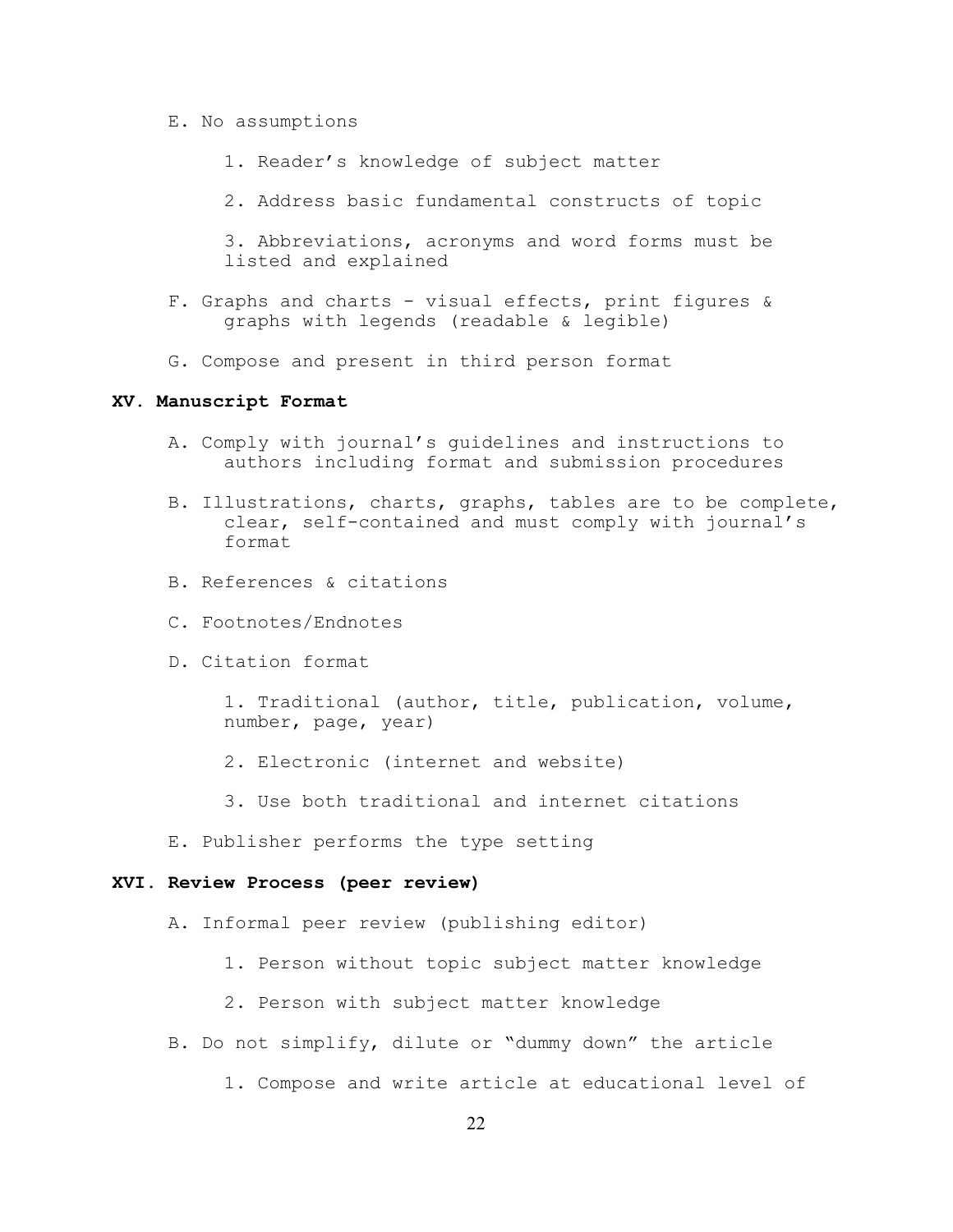audience

2. Article must be clear, cogent and concise

- C. Edit to increase communication and understanding of subject
- D. Time process 6 months review from submission
- E. Publication 3 to 6 months after final draft accepted

## **XVII. Editor-in-Chief**

- A. Duties & Responsibilities
	- 1. Article within subject matter of journal

a. Business decision, not quality of ideas or subject matter

- 2. Responsible for quality and content
- 3. Scholarly content and advancement of knowledge
- 4. Oversees review process (impartiality, fair, timely)
- 5. Assigns guest editors for special issues

6. Assigns reviewers for manuscripts in peer review process, normally 3 reviewers (referees) to reflect relevant expertise, diversity, and geographical backgrounds

7. Relies on opinions, commentary and recommendations of experts and reviewers for peer reviewers

8. Conducts initial review for plagiarism and intellectual misconduct or dishonesty

9. Makes final decisions for journal, textbook & chapters

10. Accepts or rejects articles

11. Edits or reviews drafts as needed

12. Maintains correspondence with designated author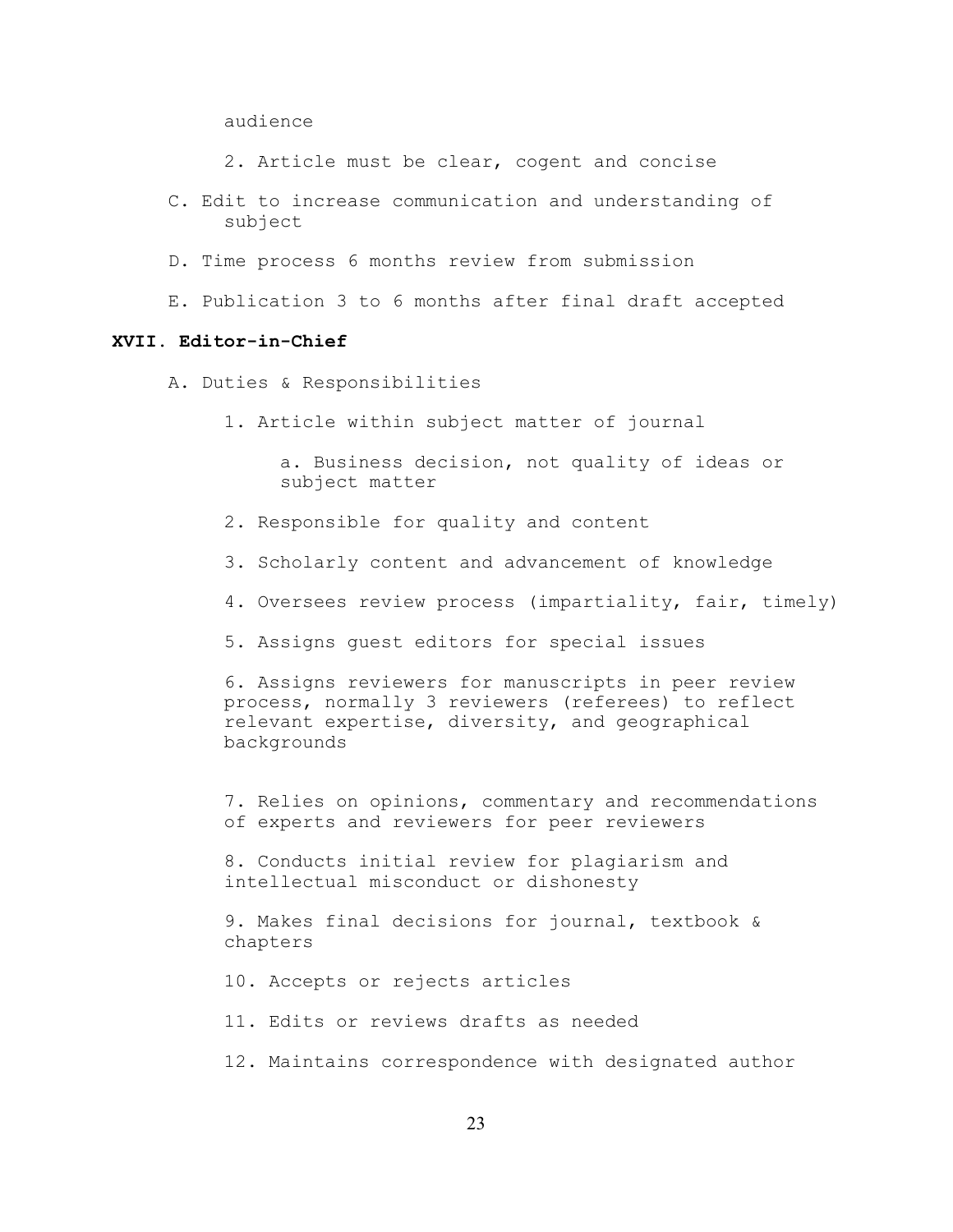13. Maintains confidentiality of submissions, communication with authors and details of peer review

B. Disclosed conflicts of interest

1. Financial - editors seldom disclose their financial conflicts of interest to industry

- Sabine Galvis, Medical journal editors expect authors to disclose conflicts of interest — but don't disclose their own, July 26, 2019, https://www.sciencemag.org/news/2019/07/medical-jo urnal-editors-expect-authors-disclose-conflicts-in terest-don-t-disclose-their? (accessed July 30, 2019)

- Rafael Dal-Ré1, Arthur L Caplan, Ana Marusic, Editors' and authors' individual conflicts of interest disclosure and journal transparency. A cross-sectional study of high-impact medical specialty journals, BMJ Open, June, 2019 vol.9, no.7, https://bmjopen.bmj.com/content/9/7/e029796.full (accessed July 30, 2019)

2. Personal

### **XVIII. Reviewer (referees)**

- A. Referees selected by journal's editor-in-chief
- B. Journals (editor) provide reviewers with instructions for content and format
- C. Author discloses conflicts of interest or knowledge, if any, with potential referees; referees discloses conflicts interests
- D. Impartial and knowledgeable in subject matter and field

1. Learned and developed expertise through their academic training and career

2. Evaluate techniques, soundness of significance, technical quality, integrity of content and conduct

E. Expect 3 to 5 review cycles per manuscript with editorin-chief as final decision maker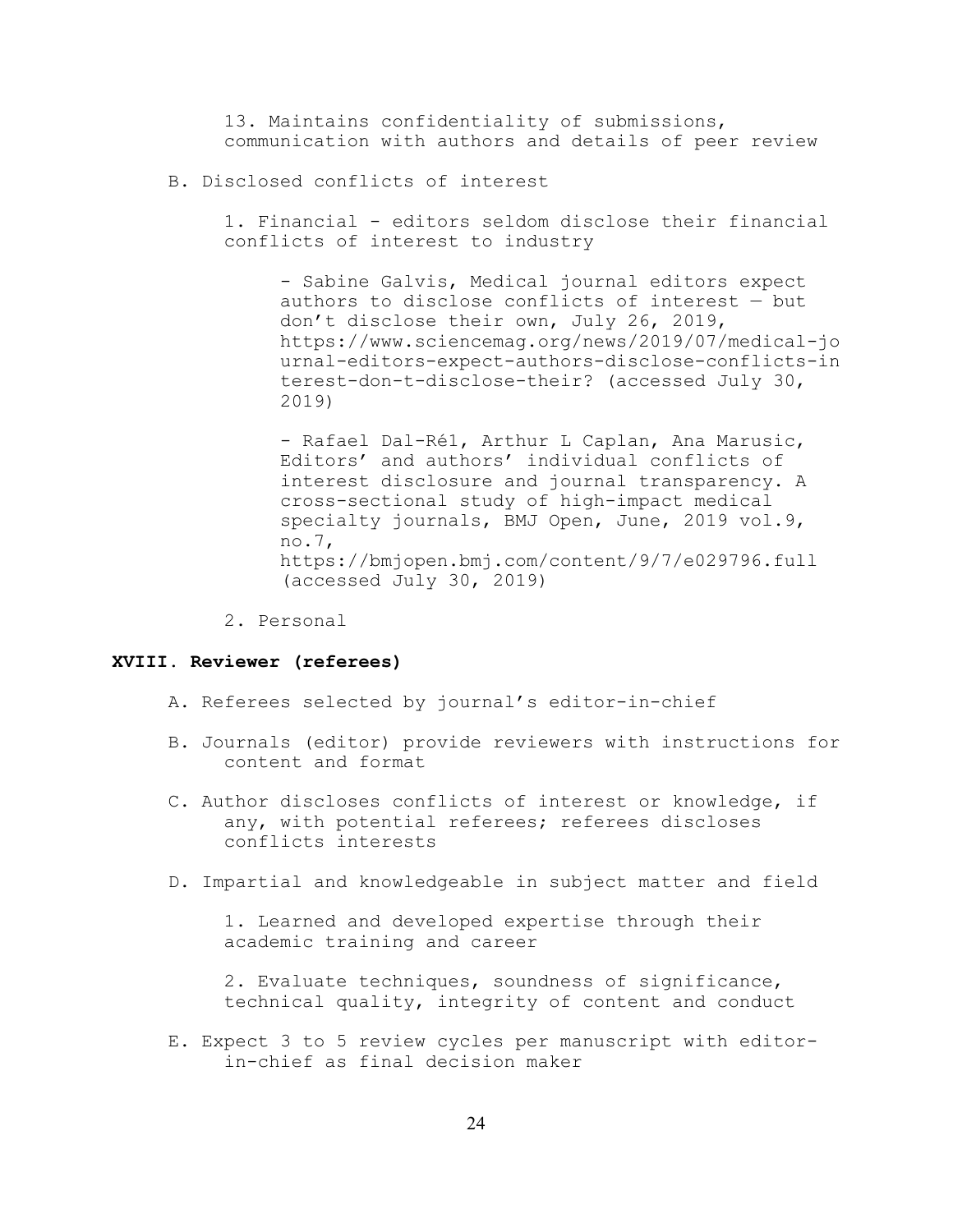F. Not normally identified, disclosed, and maintains anonymity

1. Only identified in lawsuits, ethics complaint and ethics proceedings

G. Objectives

1. Validity of methods, conclusions, errors and other inadequacies (textual, content, subject, supporting documentation etc.)

H. Comments

1. Recommendations, advice and comments to improve manuscripts through critique of analysis

2. Accept, minor/major revision, conditions of acceptance, reject manuscript, decline without review

- 3. Comments are sent to the authors anonymously
- I. Checks and reads references
- J. If reviewer rejects article, reviewer provides detailed, substantive comments and basis for rejection
- K. Well-documented biases. Systemic biases directly effect the outcome of peer review. Unprofessional peer reviews are pervasive and disproportionately harm under represented or marginalized groups in science, technology, engineering, and mathematics (STEM) fields. These groups were most likely to report direct negative effects on their scientific aptitude, productivity and career advancement after receiving an unprofessional peer review.

- Silbiger NJ, Stubler AD. 2019. Unprofessional peer reviews disproportionately harm under represented groups in STEM. *PeerJ* 7:e8247 https://doi.org/10.7717/peerj.8247 (accessed Dec. 30, 2019)

L. Too often the reviewer that doesn't read the journal's manuscript for evaluation, yet offers condescending or outright offensive comments and urges the irrelevant citation of their own work.

- Christie Wilcox, Rude paper reviews are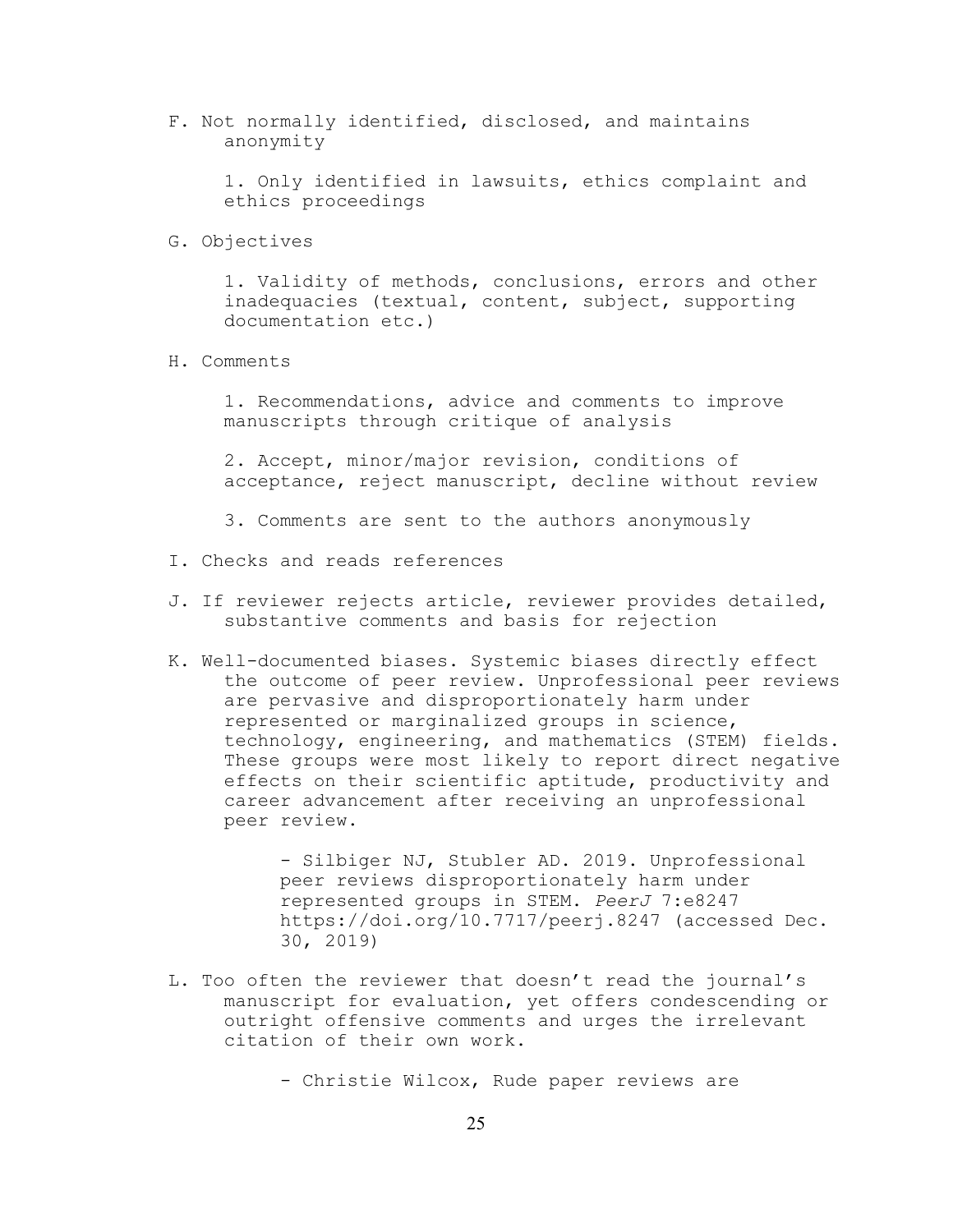pervasive and sometimes harmful, study finds, Dec. 12, 2019, *Scientific Community*, doi:10.1126/science.aba5502 (accessed Dec. 30, 2019)

M. Ghost writing and co-review by non-invited reviewers violate professional ethics and contractual obligations.(e.g. graduate students, post doctorate students or junior scientists in the laboratory or research groups)

## **XIX. Plagiarism & Intellectual Misconduct/Dishonesty**

Scientific fraud includes completely made-up data, massaged or doctored figures, multiple publications of the same data, theft of complete articles, plagiarism of text, and self-plagiarism.

A. Taking another's images, ideas, words, phrases, images and representing them without permission or as their own. It includes copyrights, trademarks, patents, digital media and other forms of intellectual property rights.

B. No excuse for piracy and intellectual theft fabrication, falsification or plagiarism

C. Research misconduct encompasses plagiarism, fabrication and falsification

D. Plagiarism detection software

1. Types - e.g. "Ithedticate," "Turnitin" or "WriteCheck"

2. Plagiarism is a complex issue ... although tools to identify text duplication are an invaluable resource for routine screening, they should not be used in lieu of a human reviewer.

- Diana Kwon, Journals' Plagiarism Detectors May Flag Papers in Error, The Scientist, June 25, 2019; https://www.the-scientist.com/news-opinion/journal s-plagiarism-detectors-may-flag-papers-in-error--6 6043 (accessed June 26, 2019)

- E. Upon initial acceptance it is screened
- F. Block type quotes and indent or use quotation marks to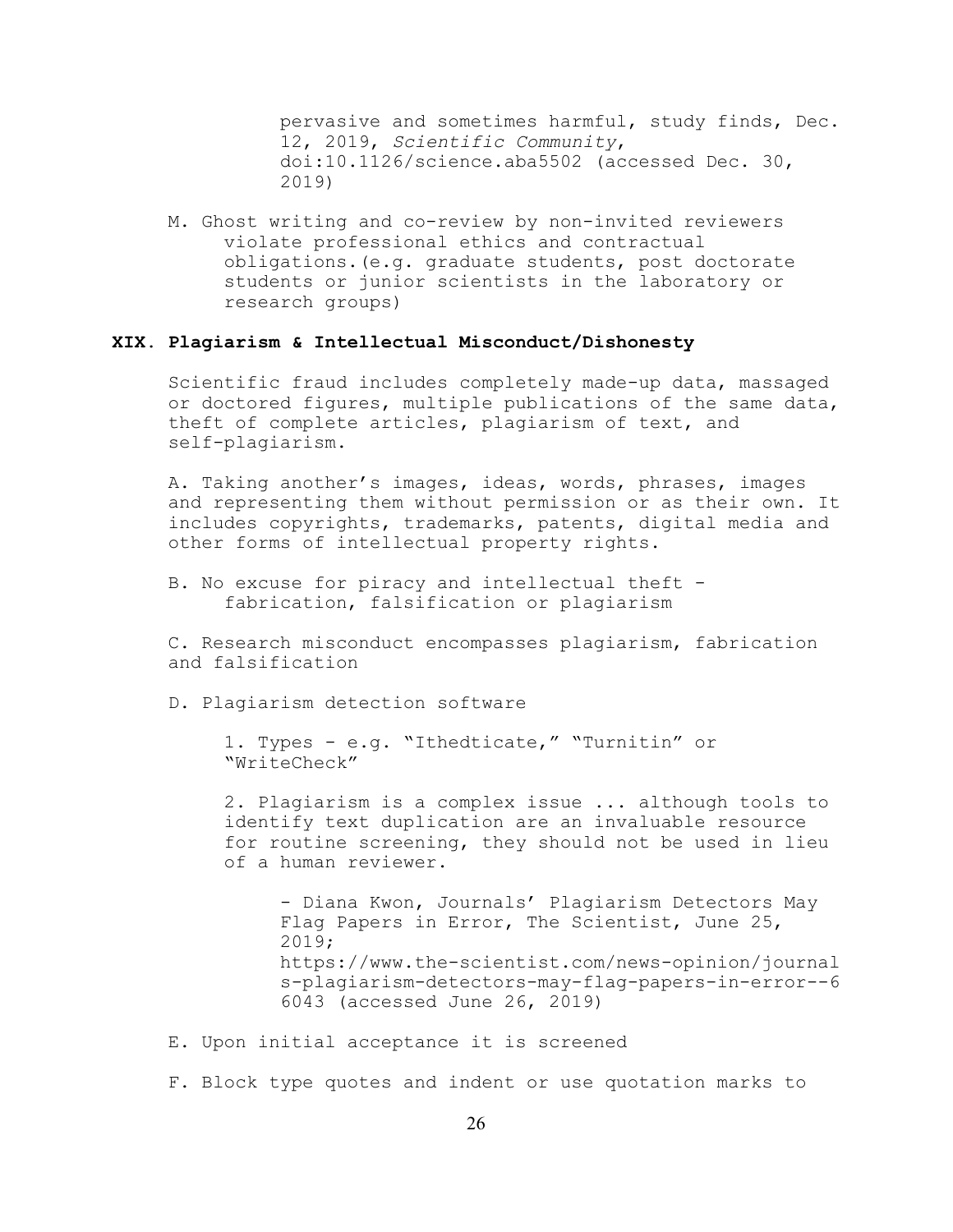avoid confusion and allegations of impropriety

- G. Word, phrases and cliches
- H. Types (maximum acceptance policy)

1. Maximum 50 words with quotation marks (generally)

2. Maximum 400 words text paragraphs with quotation marks (generally)

I. Respect and cite copyrights & trademarks

1. Do not reproduce illustrations & photographs without written citations and attribution

- J. Public domain
	- 1. Government and federal publications
- K. "Fair Use" Doctrine
- L. Self plagiarism
	- 1. Not unusual
	- 2. Multiple papers on same topic by same author
	- 3. Judgement call by reviewer and publisher
- M. Author misconduct & accountability

1. The first author should be responsible for ensuring the integrity of a scientific paper's content even though they are more likely to act inappropriately than middle authors.

- Katrin Hussinger and Maikel Pellens, (2019) Scientific misconduct and accountability in teams. *PloS ONE,* 14(5): e0215962. https://doi.org/10.1371/journal.pone.0215962 (accessed May 17, 2019)

2. All authors are collectively responsible and accountable for criticisms and concerns of the publication

3. All authors should review article manuscript before submission to publisher and final proof before actual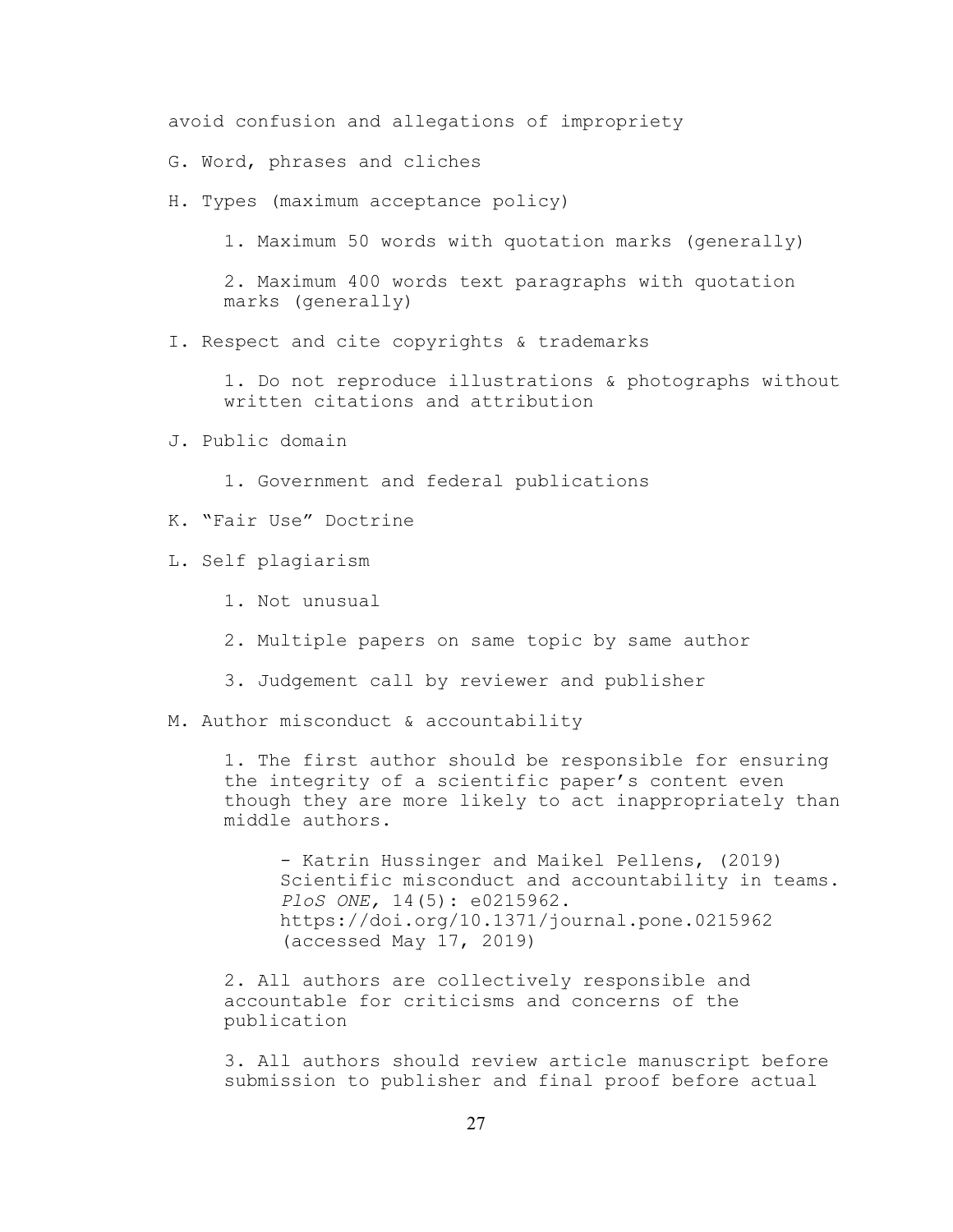publication

N. Citation manipulation

1. Citations are the currency of science

2. Artificially boost or inflate number of citations to a specific work

3. Contributors to add citations to their article, articles of colleagues and conference proceedings

4. Regardless of relationship between the contents and citation

- 5. Generate and direct citations
- O. Gaming peer review

1. It is a violation of publishing ethics to use the peer review comments of one journal to mature a manuscript and submit to another with a higher impact factor.

- Jens P. Goetze and Jens F. Rehfeld, Opinion: Stop Gaming Peer Review, The Scientist, June 6, 2019; https://www.the-scientist.com/news-opinion/opinion --stop-gaming-peer-review-65975 (accessed June 6, 2019)

P. Manuscript editing services

1. Disclose all writing and editing assistance and acknowledge the assistance.

- A Helping Hand, Karen Kaplan, Nature, Dec. 2, 2010, vol.468, p.721; https://www.nature.com/naturejobs/science/articles /10.1038/nj7324-721a

Q. A lawsuit is the worst form of peer review

1. Lawsuits generally encompass misrepresentations which includes: plagiarism, copyright infringement, falsification of data/information, duplication, misconduct, exaggeration etc.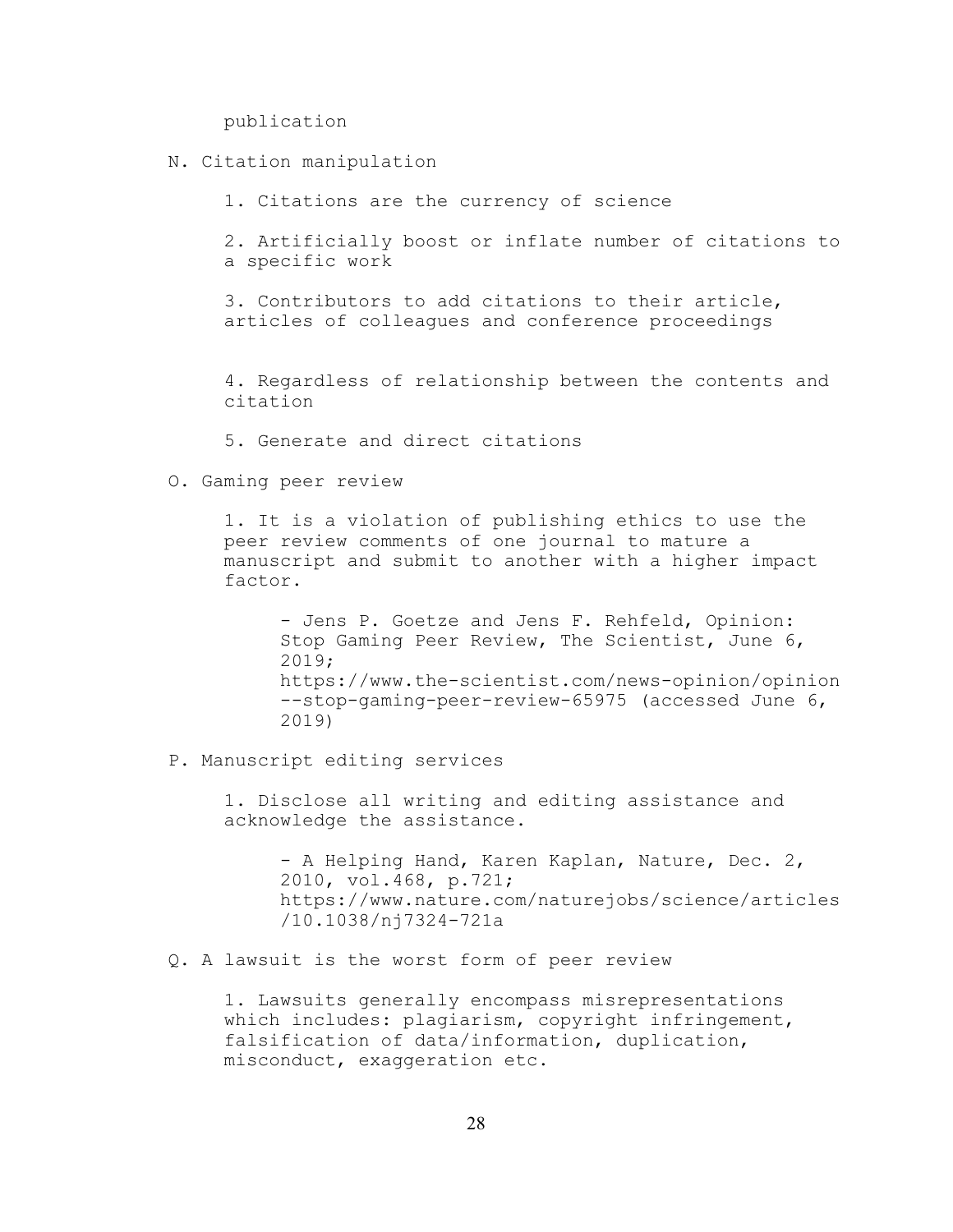- John Bohannon, "Hoax Detecting Software Spots Fake Papers." *Science*, 348, no.6230(2015):18-9; John Bohannon, "Who's Afraid of Peer Review?," *Science*, 2015, 342, no.6154(2015):60-65; David M. Markowitz and Jeffery T. Hancock, "Linguistic Obfuscation in Fraudulent Science," *Jorn. Language and Social Psychology*, 2015, DOI: 10.1177/0261927X15614605

- David L. Faigman, "Putting Scientific Peer review in the Courtroom," www.scientificamerican.com/article/puttingscientific-peer-review-in-the-courtroom (Dec. 18, 2015); "No Paper? No Problem," *Science*, 357, no. 6357 (2017):1218.

## **XX. Article Quality - Factors**

- A. Experimental design & scientific methods
- B. Data
- C. Graphs, charts, tables, photographs etc.
- D. References & citations
	- 1. Seminal, complete, current & verifiable
- E. Accuracy, precision and clarity of presentation
- F. Balanced presentation with contrary evidence
- G. Title and abstract
- H. Competency and integrity of author

### **XXI. Attribution**

- A. When it doubt, cite it
- B. Never too many citations
	- 1. Cite to avoid plagiarism
- C. Quality of article determined by citations and references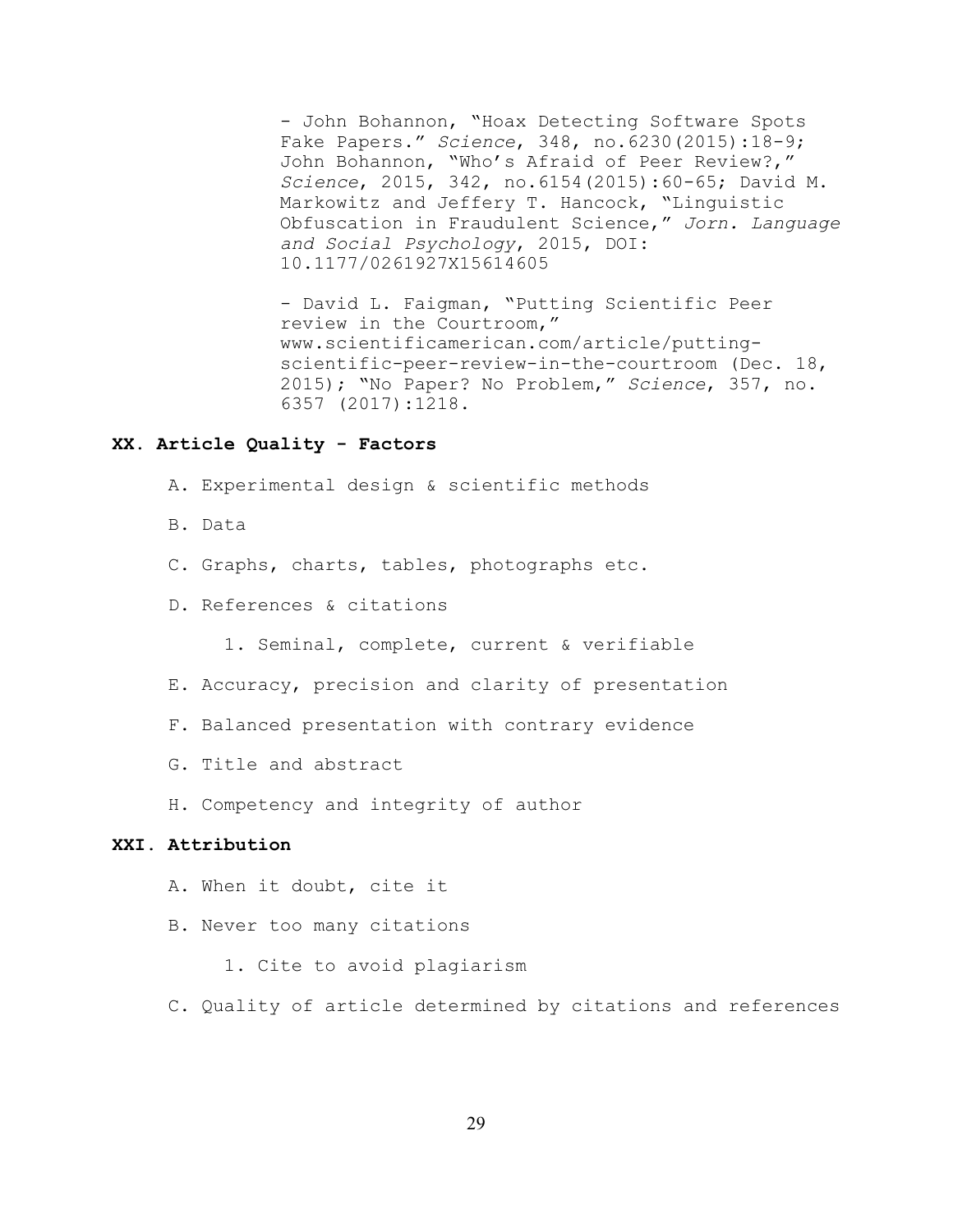### **XXII. Authors - Who Deserves Credit**

A. Criteria for authorship

1. Primarily conducts the work and writes the article, chapter, book etc.

2. Made creative substantive contribution to the new, novel or unique ideas, design, content and words being presented in the publication

3. Takes credit and responsibility for article's contents

B. Criteria for co-authorship

1. Ranking or order of co-authors

2. Contributed to the concept, design, execution, or interpretation

3. Made "substantial" or "significant" contribution is ambiguous

4. No 'honorary authors' or 'guest authors' – those whose names are added out of courtesy but who have not contributed significantly.

C. Criteria of contributors

1. Generally: preparing materials, operating equipment using standard methods; performing routine statistical tests or analysis without interpretation; reviewing, proofreading, or editing of manuscript; and supervising worker; obtaining grants or financial resources for the project.

D. Criteria for acknowledgments

1. Recognition essential work, services or support

- E. Corresponding author publication
- F. Misrepresenting authorship

1. Author inflation to build or enhance curriculum vitaes or resumes

G. Authorship issue: Authors should disclose all writing and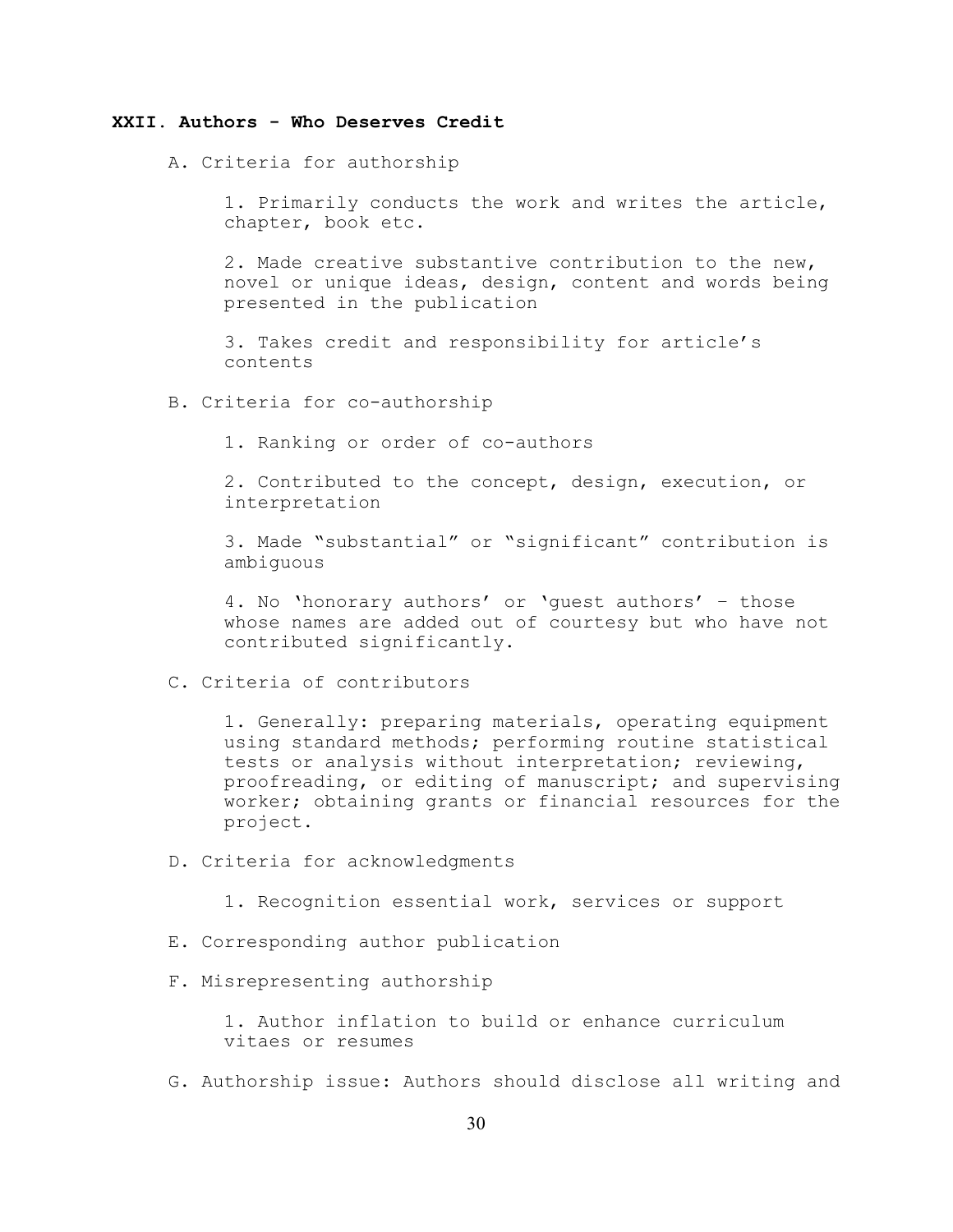editing assistance and acknowledge the assistance in their paper (manuscript editing services).

### **XXIII. Manuscript Preparation (common sense)**

- A. Prepare and use simple cursory outline, general then expanded, then specific, then evolve into paragraphs for draft manuscript and organization of material
- B. Prepare and write manuscript in sections not beginning to end

1. Do not attempt to write and edit at same time - both will suffer and not be performed competently

- 2. Editing is easier than writing
- C. Title changes with evolution of manuscript
	- 1. Working title evolves into final title
		- usually last finalized aspect and item of paper
- D. Use correct vocabulary and terminology, no slang, no cliches, no colloquialisms, no jargon, no lingo etc.

1. Avoid discipline-specific jargon in the title, less than 2% of the text in the abstract; jargon-heavy papers are cited far less often.

- Martínez Alejandro and Mammola Stefano 2021, Specialized terminology reduces the number of citations of scientific papers, Proc. R. Soc. B.2882020258120202581, http://doi.org/10.1098/rspb.2020.2581 (accessed April 8, 2021)

- Katie Langin, Want other scientists to cite you? Drop the jargon, Science Magazine, Apr. 6, 2021, www.sciencemag.org/news/latest-news, doi:10.1126/science.caredit.abi8836 (accessed April 8, 2021)

2. Abbreviations, acronyms and word forms must be listed and explained

> . Acronyms hinder understanding and contribute to the increasing fragmentation of science. Acronyms adversely effect clarity in writing through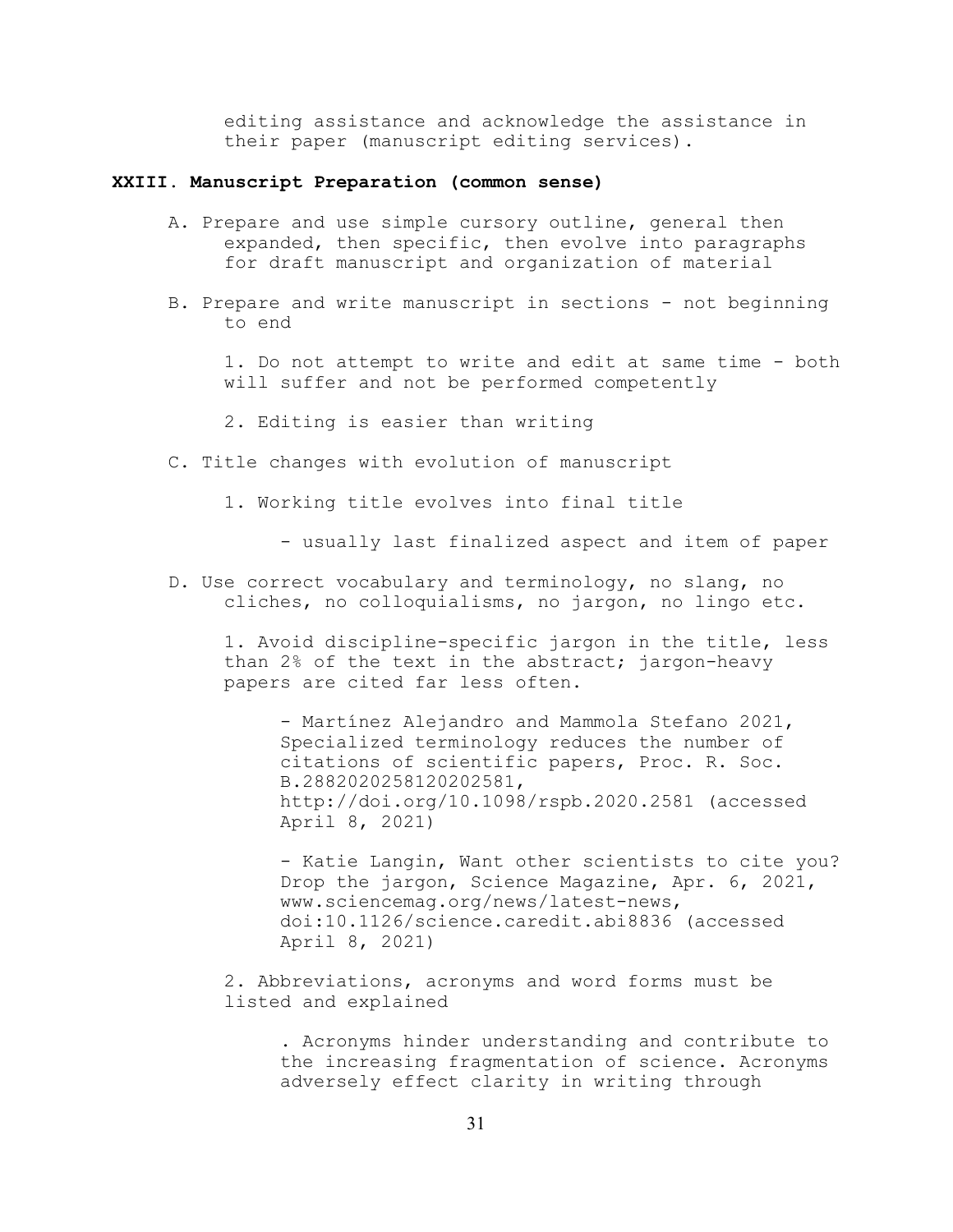ambiguities, misunderstandings and inefficiencies.

- Adrian Barnett and Zoe Doubleday, The growth of acronyms in the scientific literature. Elife. 2020 Jul 23;9:e60080. doi: 10.7554/eLife.60080. PMID: 32701448; PMCID: PMC7556863.(accessed April 8, 2021)

- 2. Use standard system for numbers and nomenclature
- 3. Use numerals for numbers
- E. Proof reading and cite check for typographical errors, grammar, punctuation, spelling etc.

1. Proof read manuscript backwards, bottom of last page to top of first page

F. Mechanics of writing

1. Prepare and use an outline to organize thoughts and components

- 2. Use spell checker
- 3. Number all pages
- 4. Topic and sub-topic headings
- 5. Creating endnote/head notes word processing
- 6. Keep internal citations references accurate (e.g. supra, infra)
- 7. Use 12 point font
- 8. Short simple sentences
- 9. Correct terminology, not a novel, not a social statement
- G. Initial editing and proof reading

1. Number all paragraphs consecutively in entire article

- 2. Number all lines consecutively in entire article
- H. One graph, chart, illustration, photograph per page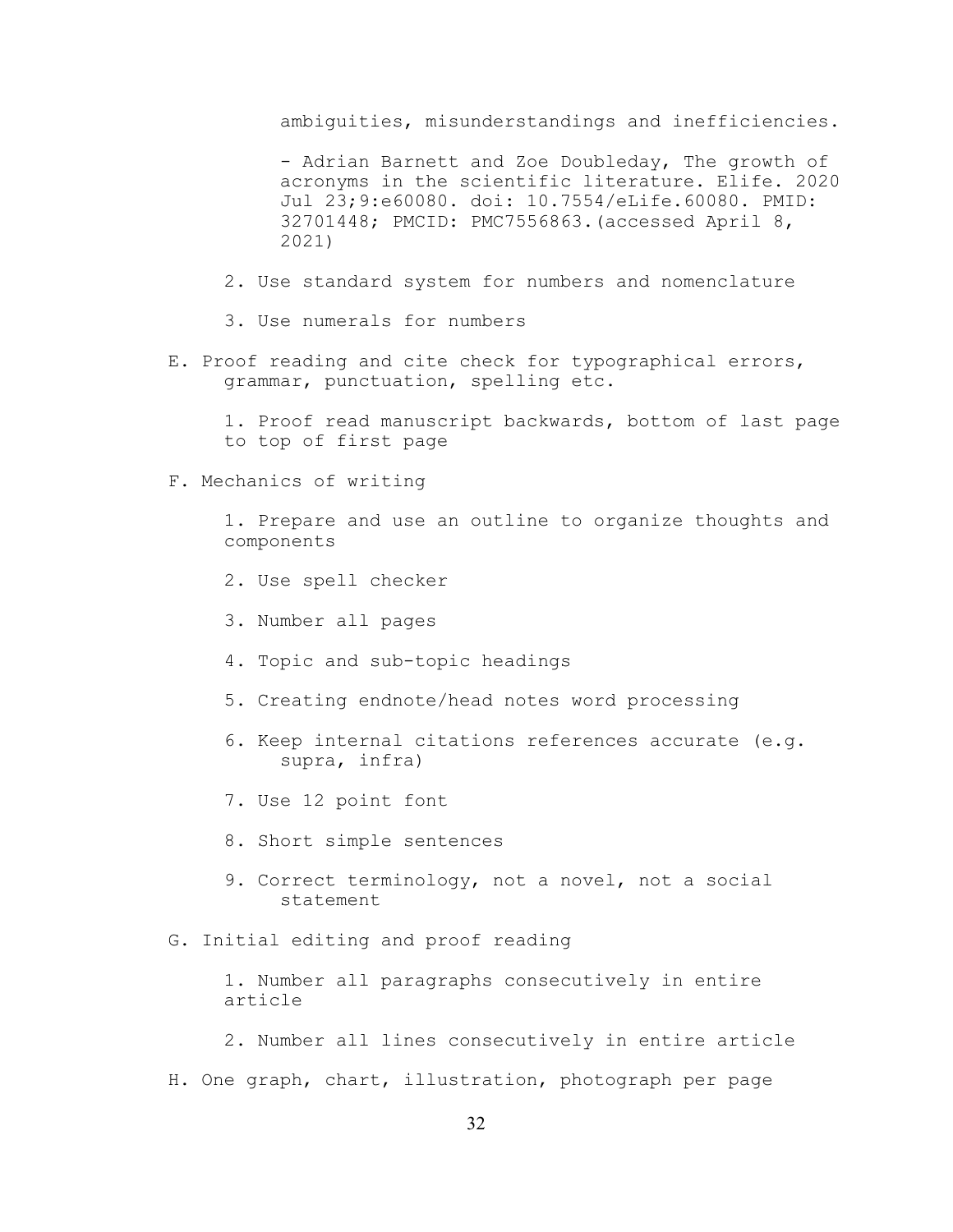- I. Date and number all drafts
- J. Do not write over or edit drafts
- K. Must preserve historical rendition for back checking
- L. Read drafts on paper, not computer screen which is a distortion
- M. Keep printed copies of all drafts
- N. Save manuscripts to hard drive and external storage device
- O. Keep pen & paper available at all times record random thoughts as they occur or will forget them
- P. Manuscript informally reviewed by person knowledge in science but not the manuscript's topic or subject matter (cross discipline approach)

1. Use 2 different people or colleagues to review and proof read manuscript before submitting it for publication

- 2. Review for science, logic, language, style
- 3. Revise and address comments and concerns
- Q. Create and incorporate citations while writing
- R. Verify citations
- S. Do not expect the editor or reviewers to repair a poor quality manuscript

#### **XXIV. Submitting Article**

- A. Cover letter to journal/book editor-in-chief
	- 1. Single page in length
	- 2. Submitting titled manuscript for publication in their journal
	- 3. Indicates subject and content of manuscript
	- 4. Manuscript submitted electronically and with print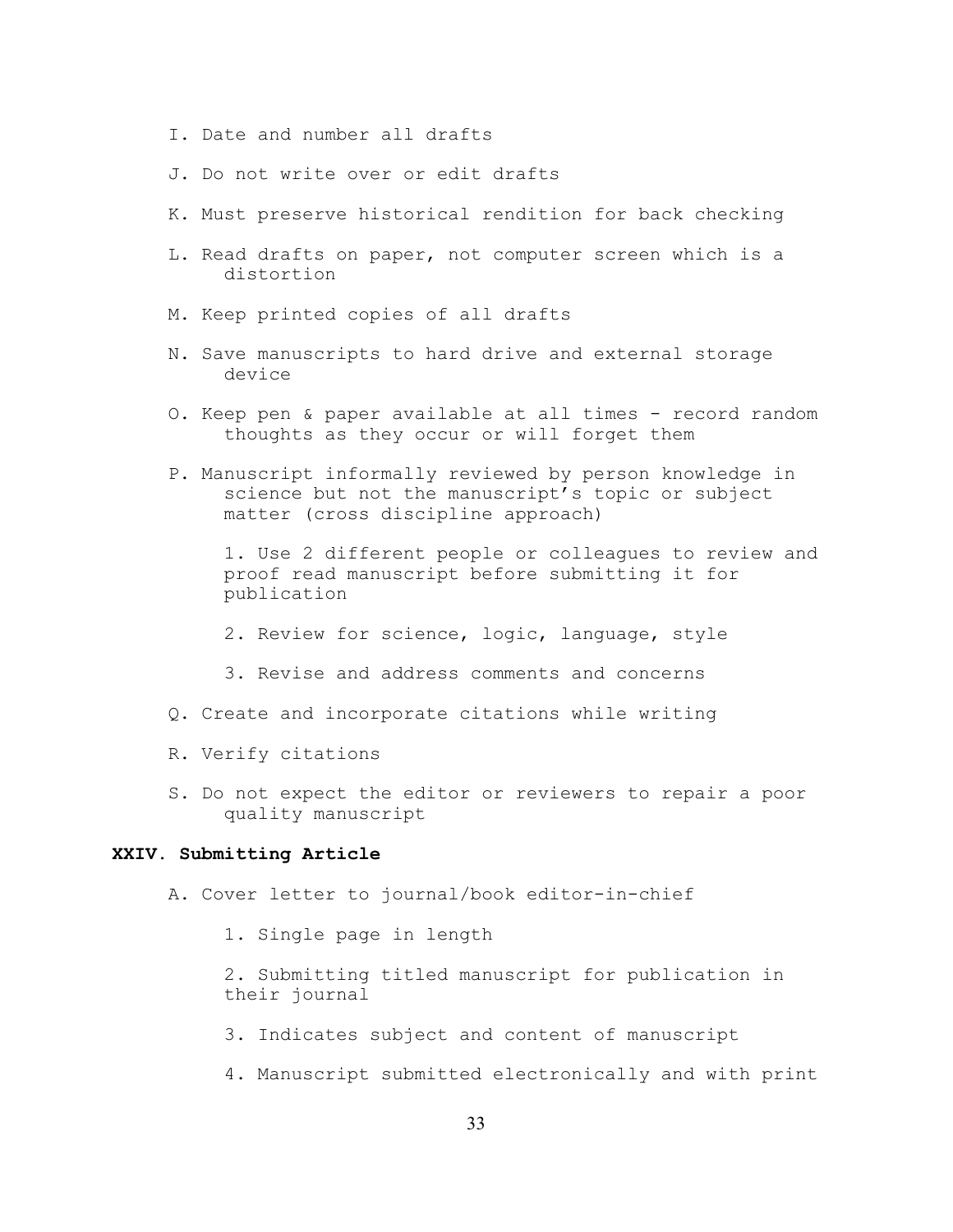copy by U.S. Mail

- 5. Identify corresponding author
- 6. Date the letter
- 7. Sign the letter
- 8. Enclose current curriculum vitae of authors

B. Curriculum vitae of authors

- 1. Subliminal reflection on author
- 2. Implies credibility of author
- 3. Implies credibility of proposed manuscript
- C. Designate one primary corresponding author
- D. Date the manuscript
- E. Follow journal guidelines & procedures
- F. Clear legible graphs, charts, photographs figures etc.
- G. Captions typed separately for each illustration
- H. Specific electronic format and software compatibility
- I. Printed/hard copy manuscript with electronic copy
- J. Written permission for previously published material
- K. Editor-in-Chief distributes article to reviewers
- L. Submit to only one journal at a time
- M. Never submit manuscript to multiple journals simultaneously during active consideration period
- N. When in doubt, ask editor-in-chief for publishing guidance - not content

## **XXV. Revisions**

- A. Most papers not accepted on initial submission
	- 1. Expect 4 to 5 revision cycles from referees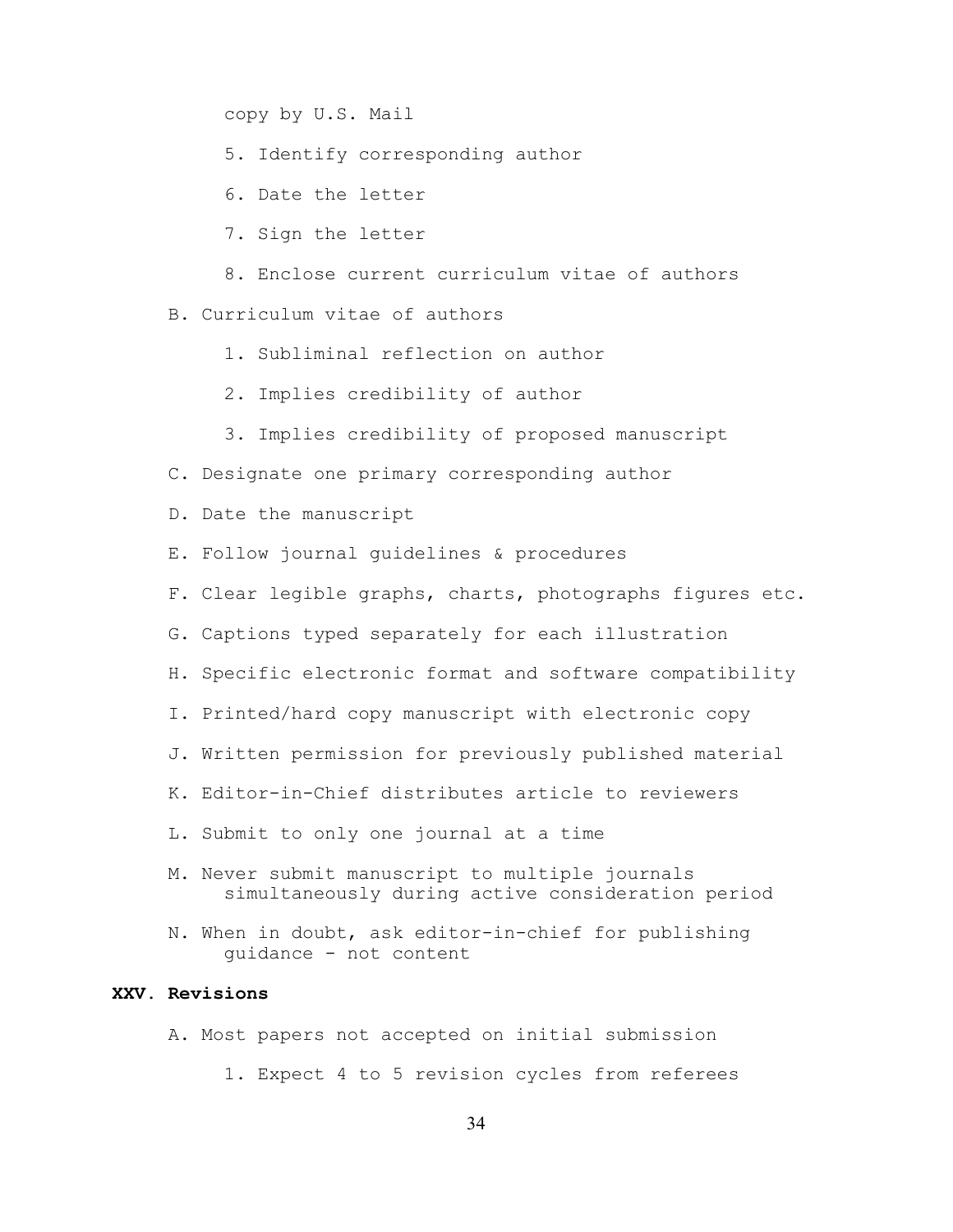2. Resubmit revised manuscript addressing recommended alterations and changes

3. Send cover letter to editor-in-chief with revised manuscript stating made requested revisions and to proceed with the publication process

### B. Alterations

1. Major - logic, design, structure

2. Style - refine text, correct grammar & spelling

3. Format - readability

C. Follow advice and comments of reviewers

1. If author disagrees with reviewer's recommendation, author should respond in writing to each point separately, item by item

2. If author agrees with reviewer's recommendation, author should acknowledge and describe in writing the change

- D. Do not take critiques personally
- E. Respond to reviews and comments when asked or manuscript is rejected
- F. Revisions not received by editor-in-chief within specified time period then manuscript is rejected

### **XXVI. Rejected Publication - Fatal Flaws**

- A. Author conduct
	- 1. Vanity, ego and self-promotion
	- 2. Inability to accept criticism
	- 3. Refusal to change and adapt manuscript

4. Whining, complaining, bragging, exaggeration, excuses

- 5. Non-responsive
- B. Experimental design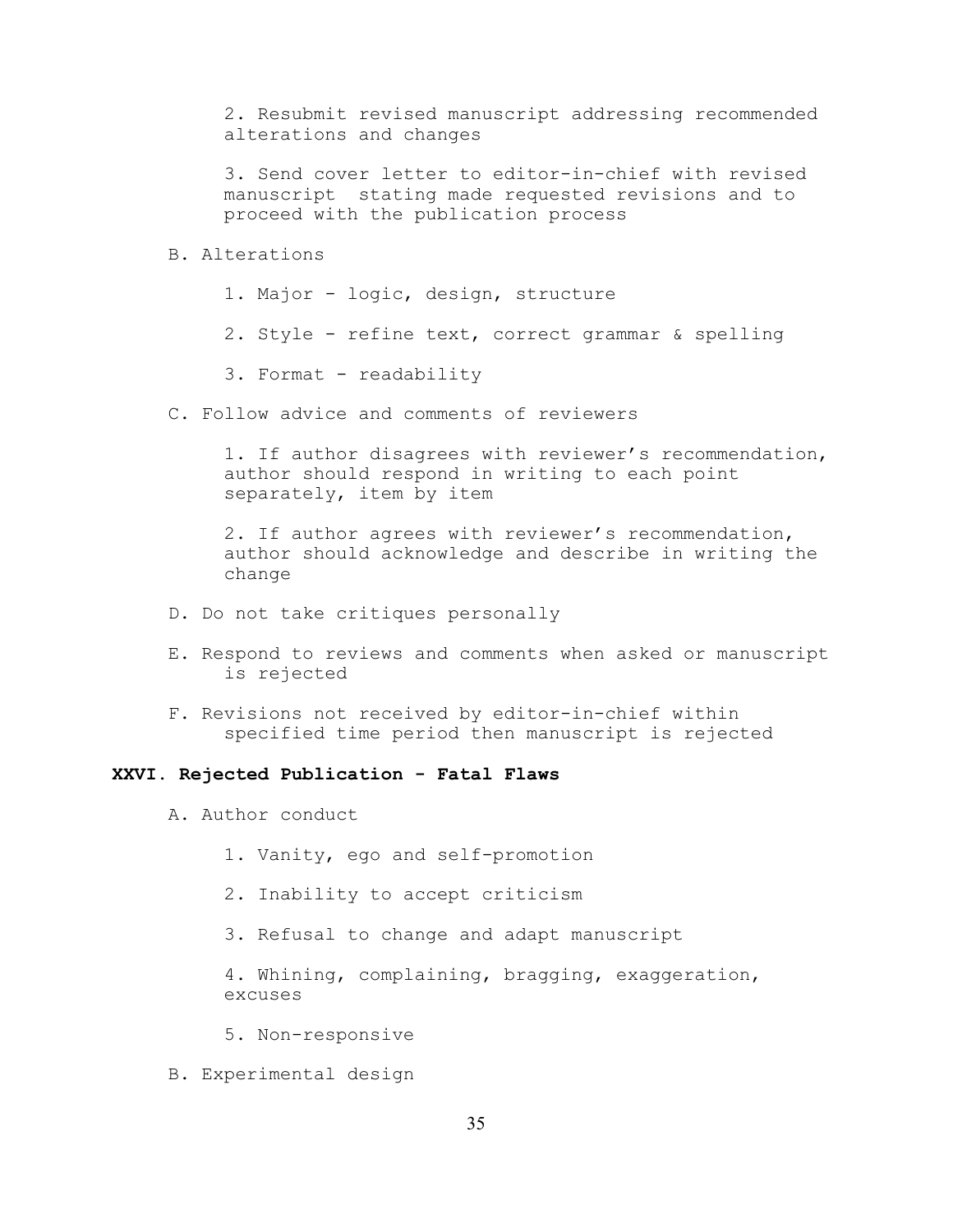- C. Plagiarism or intellectual dishonesty
- D. Content
	- 1. Submitted to wrong journal

2. Inappropriate, incomplete, or insufficiently described statistics

3. Over interpretation of results or skewed data

4. Use of inappropriate, insufficient populations or instruments

- 5. Insufficient or biased samples
- 6. Poorly written or difficult to follow text
- 7. Quality of work
- D. Non-compliance with reviewer recommendations
- E. Non-compliance with published guidelines
- F. Not following instructions
- G. Deadline non-compliance
- H. Defective references & citations
- I. Fabricated references & citations
- J. Simultaneous submissions to multiple publications
- K. Distribution, dissemination or release of article before actually published

### **XXVII. Accepted Article**

- A. Process takes several months
- B. Editor-in-Chief notifies primary corresponding author
- C. Signature of primary author acknowledging permission of co-authors and principles
- D. Author corresponds with editor-in-chief
- E. Author makes necessary changes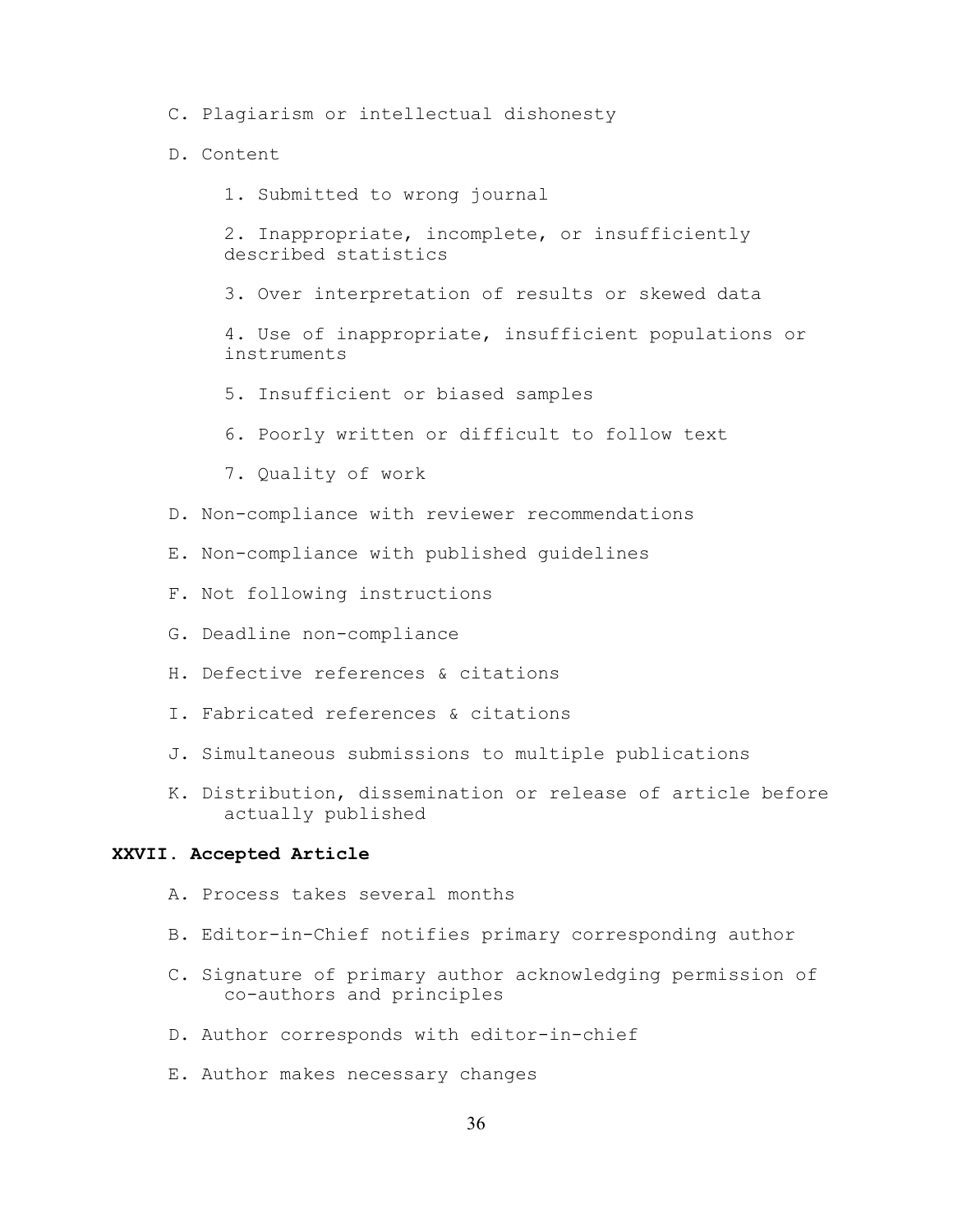- F. Editor-in-chief sends article to publisher
- G. Article is edited for publication
	- 1. Production and copy editor responsibility
	- 2. Style and format
	- 3. Copy edited
- H. Page proof (galley proof) returned to author for review
- I. Review page proofs very carefully
	- 1. Correct typographical & factual errors
	- 2. Review for clarity, legibility and readability
	- 3. Shades and color of print ink

4. Last opportunity to make corrections before publication

- J. Read page proofs on paper, not computer screen which is a distortion
- K. Acknowledgment and thank you letter from editor-in-chief
- L. Prospective publication date
- M. Reprint orders

1. Order reprints for personal distribution and posterity

N. Citation in resume

1. Formal citation with statement "publication pending" or "in press" contained in parenthesis

## **XXVIII. Publisher**

- A. Publishers are in business to make money at expense of authors and reading public
- B. Textbooks/Book Chapters
	- 1. Contracts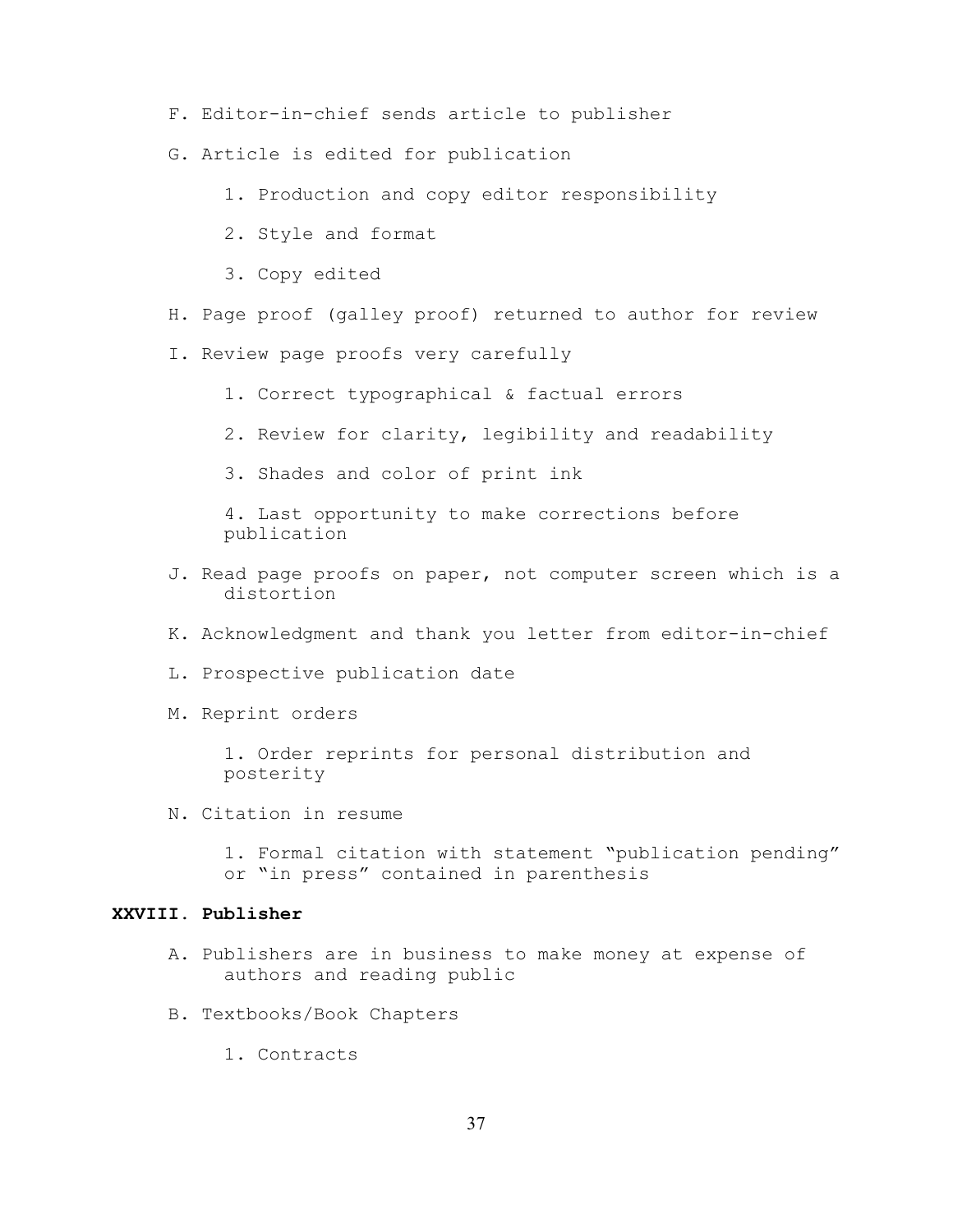- Constructed and written to favor publisher
- Adhesion format (take it or leave it)
- Author relinquishes intellectual property rights
	- . death converter clause
	- . publisher can or cannot assume authorship
	- or change authors on later editions
	- . publisher can or cannot change content
- 2. Endemic problems in publishing
	- Outsourcing work to India and Philippines
		- . not stated in contract
		- . problems with English language
		- . do not understand subject matter & content
	- Deceptive contractual practices
	- Incompetency of editing and publishing process
	- Conflicts of interest with reviewers
	- Cite checking only to format not content
	- Limitations minimal work
	- Reduce overhead costs
	- Readability
		- . low quality paper
		- . paperback editions (not hardcover)
		- . reduce type font size
		- . light ink color to reduce costs
	- Transition in electronic platforms
		- . evolution from print to digital media (e-books, audio books, and other products)

## **XXIX. Authorship - Legal Aspects**

A. Read and understand publishing contract

Education is when you read the fine print. Experience is what you get if you don't. - Pete Seeger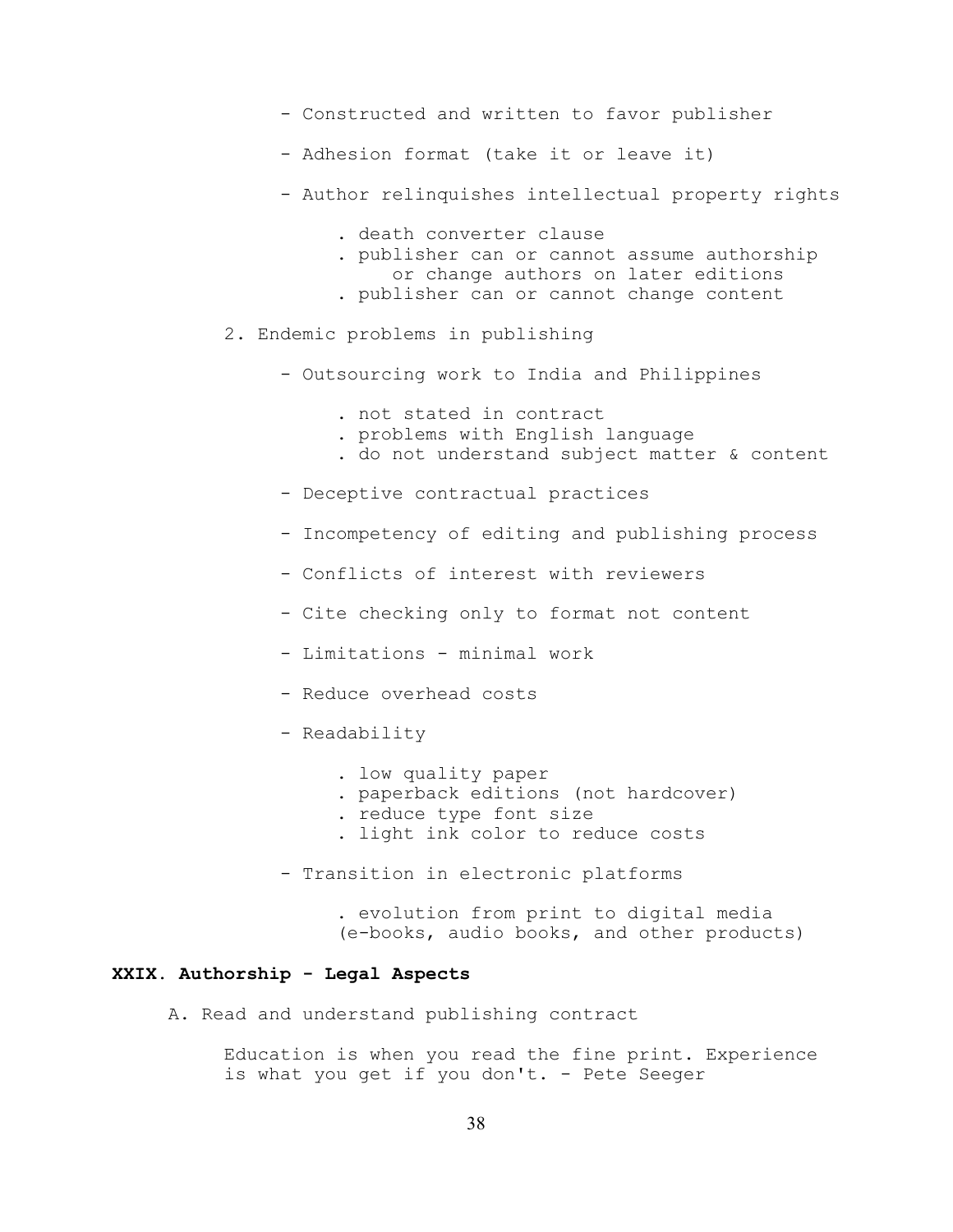- B. No such item as a "standard contract"
	- 1. Publisher uses an adhesion contract
- C. Attorney review contract (forever regret not doing so)
- D. Retain authorship and copyright
	- 1. Review legal rights
	- 2. Everything is negotiable (entire contract)
- E. Do not assign or relinquish authorship to publisher
	- 1. Common sense over enthusiasm
- F. Reduce all correspondences, issues, agreements (everything) to writing to protect authorship and rights
- G. General contract for book with primary author
	- 1. Separate subcontracts with each chapter author
- H. Reprints
	- 1. Number of courtesy copies is negotiable
	- 2. Both author and co-authors each get courtesy copy of the journal and book
- I. Current resume/curriculum vitae for submission with article

### **XXX. Ethics**

- A. Ethics and integrity are paramount
- B. Qualified vs. Competent
	- 1. No ghost or guest authors
- C. Identify conflicts
	- 1. Funding sources
	- 2. Professional and personal relationships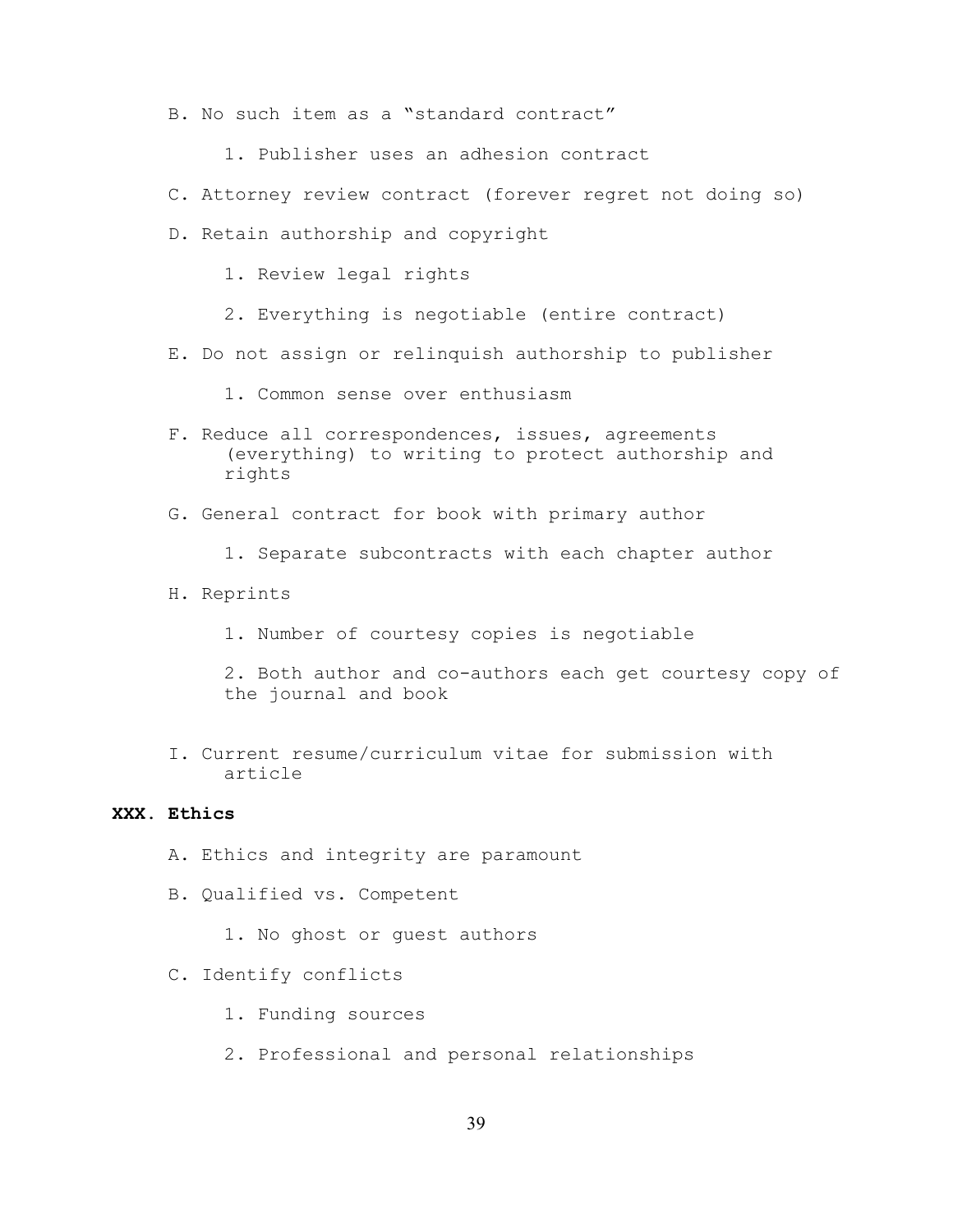- D. Non-disclosure of flaws in research hidden to increase chance of publication and claims of significance
	- 1. Secrets are not part of research

2. If want to preserve trade secrets do not submit article for publication

- E. All authors must agree to changes in the manuscript
- F. No vendettas, no defamation, no derogatory comments, no disparaging words, no character assassination
- G. Conclusions independently validated requires openness, honesty and integrity
- H. Never know when and where the article will be used, by whom and in what context

#### **Disclaimer**

This outline is intended to provide general information; it does not provide legal advice applicable to any specific matter and should not be relied upon for that purpose. Interested parties should review the laws with their legal counsel to determine how they will be affected by the laws.

#### **Acknowledgment**

Patrick Harding, "Preparing Scientific Articles: How To Write a Paper," IACT 2002 Conference, Austin, Texas

### **Resources**

11 Steps To Structuring A Science Paper Editors Will Take Seriously, Angel Borja https://www.elsevier.com/connect/11-steps-to-structuring-a-s cience-paper-editors-will-take-seriously (accessed May 15, 2019)

A Helping Hand, Karen Kaplan, Nature, Dec. 2, 2010, Vol.468, p.721, https://www.nature.com/naturejobs/science/articles/10.1038/n j7324-721a

Art of Plain Talk: Rudolf Flesch, Harper Row, New York, 1946

Authors Beware: Scams and Publishing Companies to Avoid, https://blog.reedsy.com/scams-and-publishing-companies-to-av